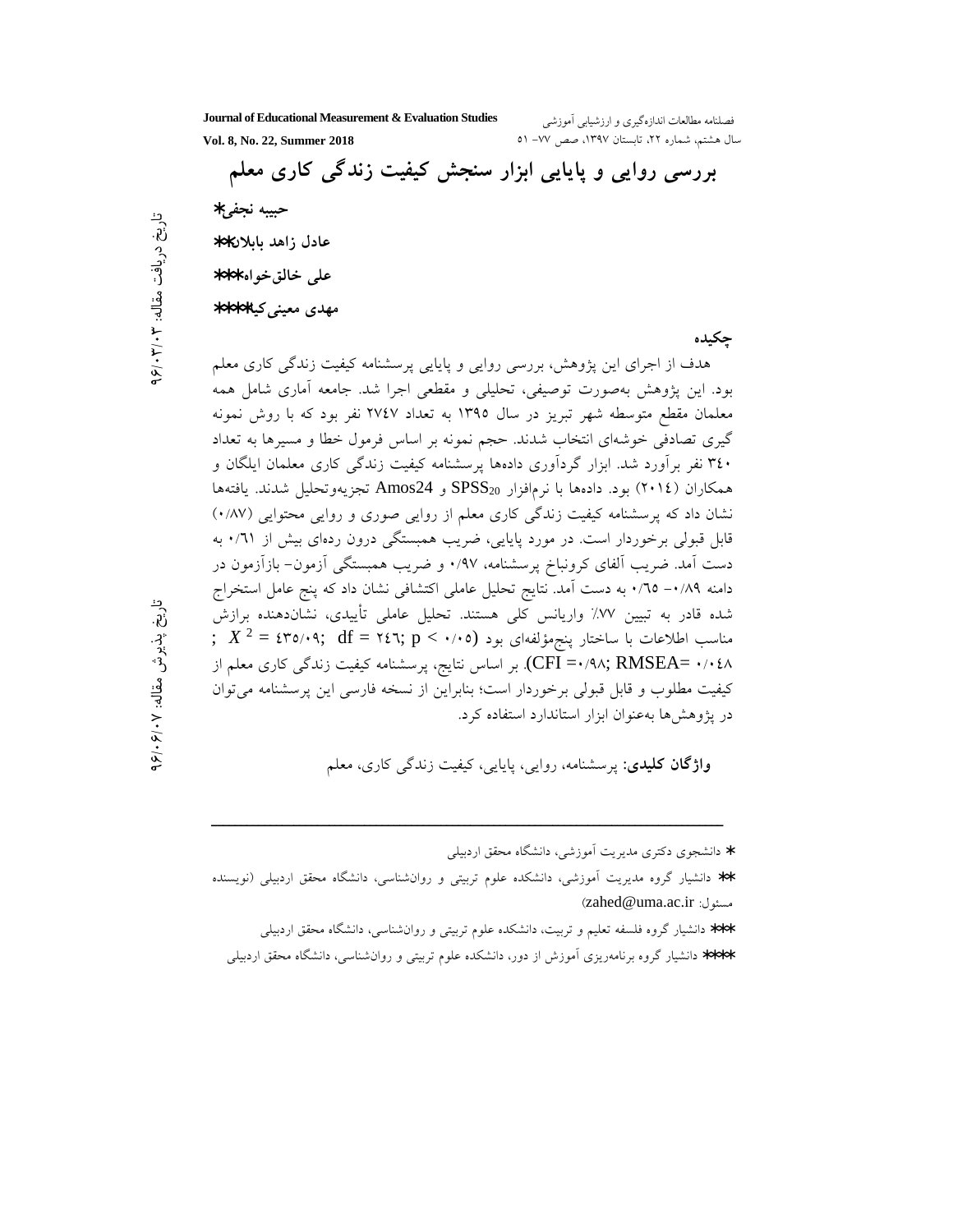مقدمه

معلمی، هنر آموختن است، آموختن دانش و مهارتهای زندگی به فرزندان کشور. معلم، سازنده نسلهای اّینده هر کشوری است. این شغل از مهمترین و ارزشمندترین مشاغل در جهان بهشمار می آید. کار معلمی فقط یک شغل نیست زیرا با روح، فکر و ذهن انسانها در ارتباط است. معلم بايد مسائل و مشكلات مالي، خانوادگي، عاطفي و ... خود را کاملاً کنار گذاشته و با ظاهر و روحیهای مناسب وارد کلاس درس شود. او نباید اجازه دهد این موارد ذرهای تأثیر منفی روی کیفیت کارش در کلاس بگذارد (لو و همکاران'، ۲۰۱۷). متأسفانه مفهوم کیفیت زندگی کاری در مدرسهها و سازمانها مورد غفلت واقع شده است (محمدی، ۱۳۸۷). می توان گفت که سازمانها برای حفظ نیروی انسانی پرورش یافته و توانمند به محیطی مناسب و برخوردار از مطلوبیت فیزیکی و روانی نیاز دارند بنابراین مفهوم کیفیت زندگی کاری برای ایجاد چنین مطلوبیت فیزیکی و روانی در محیط کار در دهههای اخیر مطرح شده است (طالبنژاد و همکاران، ۱۳۹۱). پژوهش لی و کی یو<sup>۲</sup> (۲۰۱۰) نشان داد که حوزه کیفیت زندگی کاری نهتنها بر زندگی شغلی کارمندان بلکه بر زندگی خارج از محیط کارشان مثل خانواده، اوقات فراغت و نیازهای اجتماعی آنها نیز تأثیرگذار است. وقتی نیازهای کارمندان تأمین نشود، آنها احتمالاً فشارهای زندگی را تجربه خواهند کرد که ممکن است بر نتایج عملکرد کاریشان اثر منفی داشته باشد (ورتینگتون و وایتاکر"، ۲۰۰٦). بر اساس پژوهشها معلمان از سطح کیفیت زندگی کاری خود رضایت مطلوبی ندارند و خواستار توجه مسئولان و نظام آموزشی به این امر مهم هستند (اسمعیلی آبدر و فتحی اقدم، ۱۳۹۳). نارضایتی کارکنان از کیفیت زندگی کاری، مشکلی است که به همه کارکنان صرفنظر از مقام و مرتبه سازمانی آسیب می رساند. بررسی های صورت گرفته نشان می دهد که مهم ترین آسیبهای نظام آموزش وپرورش، کم توجهی به قلمرو حرفهای و بی توجهی به کیفیت زندگی کاری معلمان است (مرتضوی و همکاران، ۲۰۱۲). توجه به روحیه و کیفیت زندگی کاری معلم حائز اهمیت است. به عقیده شن<sup>، (</sup> (۲۰۰۱)، توجه به کیفیت زندگی کاری معلمان، روحیه آنها را افزایش

- $<sup>1</sup>$ . Lu et al</sup>
- <sup>2</sup>. Li & Yeo
- <sup>3</sup>. Worthington & Whittaker
- $4.$  Shen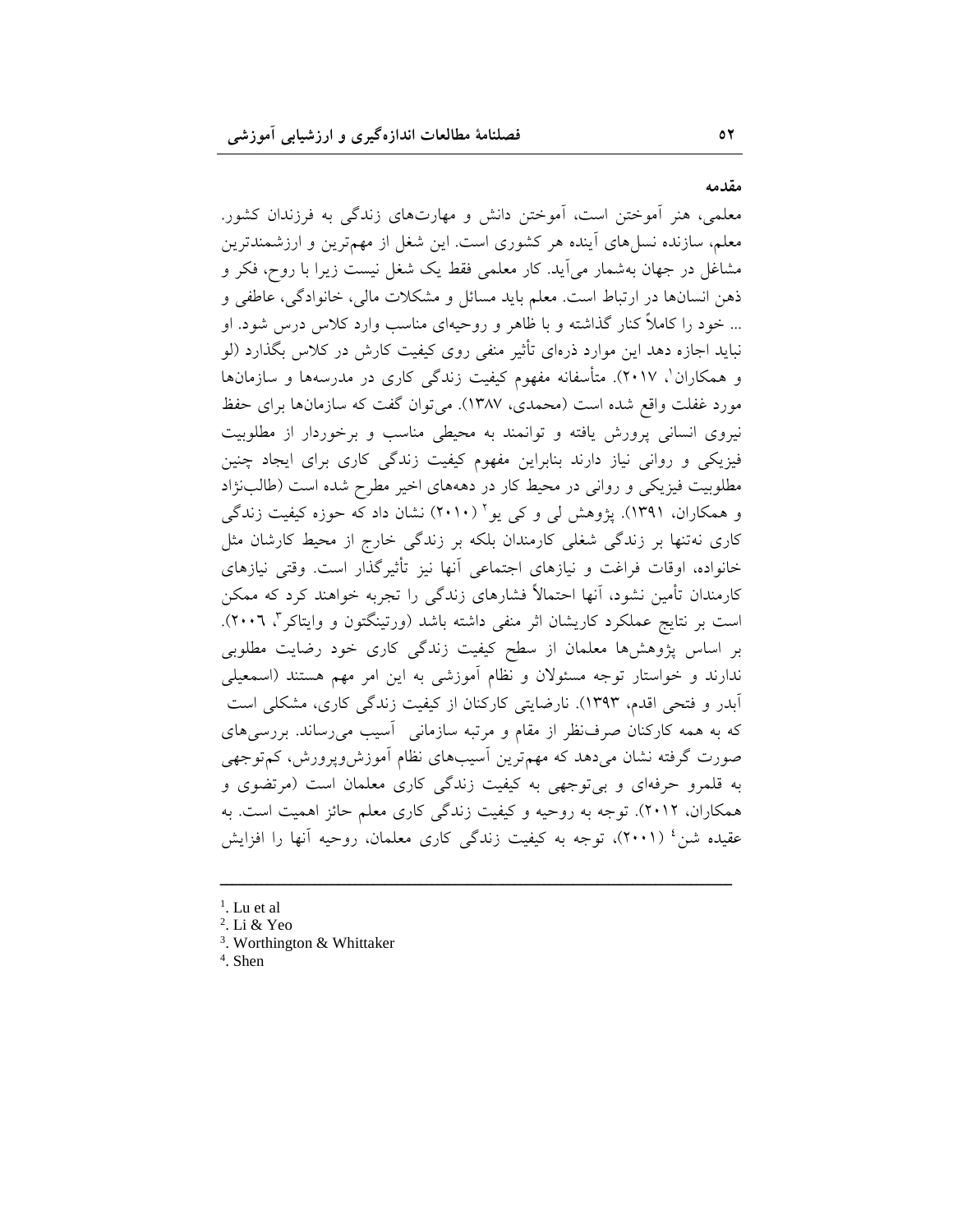میدهد و به دنبال آن، دانشآموزان انگیزه بیشتری به دست میآورند و به دستاوردهای بهتری در آینده می رسند. یافتههای مطالعاتی نشان می دهد که اجرای برنامههای کیفیت زندگی کاری در سازمان موجب کاهش میزان شکایات کارکنان، کاهش میزان غیبت از کار، افزایش نگرش مثبت کارکنان، بهبود کارایی و بهرهوری کارکنان و افزایش مشارکت آنها در برنامههای نظام پیشنهادها شده است (دعایی و همکاران، ۱۳۹۳). سازمان آموزشوپرورش بهعنوان یک سازمان مهم در اجرای رسالت خطیر تعلیم و تربیت، سازمانی است که بررسی سطح کیفیت زندگی کاری معلمان در آن ضروری و بااهمیت است؛ چراکه کشور ما نیز مانند بسیاری از کشورهای جهان دوران جدیدی از روابط مدیریت و منابع انسانی را طی میکند، بنابراین توجه به سطح کیفیت زندگی کاری معلمان، برای معلمان فرصت می آفریند و برای سازمان مزیت راهبردی ایجاد میکند (ملهم'، ٢٠٠٤). درحالیکه در گذشته، صرفاً بر زندگی شخصی (خارج از محیط کار) تأکید میشد، امروزه کیفیت زندگی کاری بهعنوان موضوع اجتماعی مهمی در جهان مدیریت مطرح شده است (میرکمالی و نارنجی ثانی، ۲۰۱۱). از دیدگاه بالو و گودوین<sup>۲</sup> (۲۰۰۷) حمایت کردن از کیفیت زندگی کاری به سازمانها کمک میکند تا پایگاه سرمایه فکری را گسترش دهند که این کار به افزایش انگیزش کارکنان و درنهایت از طریق افزایش بهر موری به توانمندی أنها ً منجر مي شود. يژوهش هاي زيادي ازجمله طالبنژاد و همكاران (١٣٩١)؛ دعايي و همکاران (۱۳۹۳) و نایاک و همکاران " (۲۰۱٤) نشان دادند که بین مؤلفههای کیفیت زندگی کاری و ابعاد توانمندسازی کارکنان رابطه مثبت و معنی داری وجود دارد.

مروری بر ادبیات موجود نشان میدهد که تعریف معمول و پذیرفته شدهای برای کیفیت زندگی کاری وجود ندارد و متغیرهای مختلفی از قبیل خطمشی سازمانی، سبکهای رهبری، روشها و عملیات بر نگرش کارکنان از کیفیت زندگی کاری تأثیر می گذارند (لوییز و همکاران ٔ، ۲۰۰۷). رابینز، کیفیت زندگی کاری را بدین صورت تعریف می کند: فرایندی که سازمان به نیازهای کارکنان از طریق توسعه یک مکانیسم پاسخ میدهد تا اینکه به آنها اجازه دهد در کل تصمیماتی که در زندگی کاریشان

- $<sup>1</sup>$ . Melhem</sup>
- <sup>2</sup>. Ballou & Godwin
- <sup>3</sup>. Navak et al
- <sup>4</sup>. Lewis et al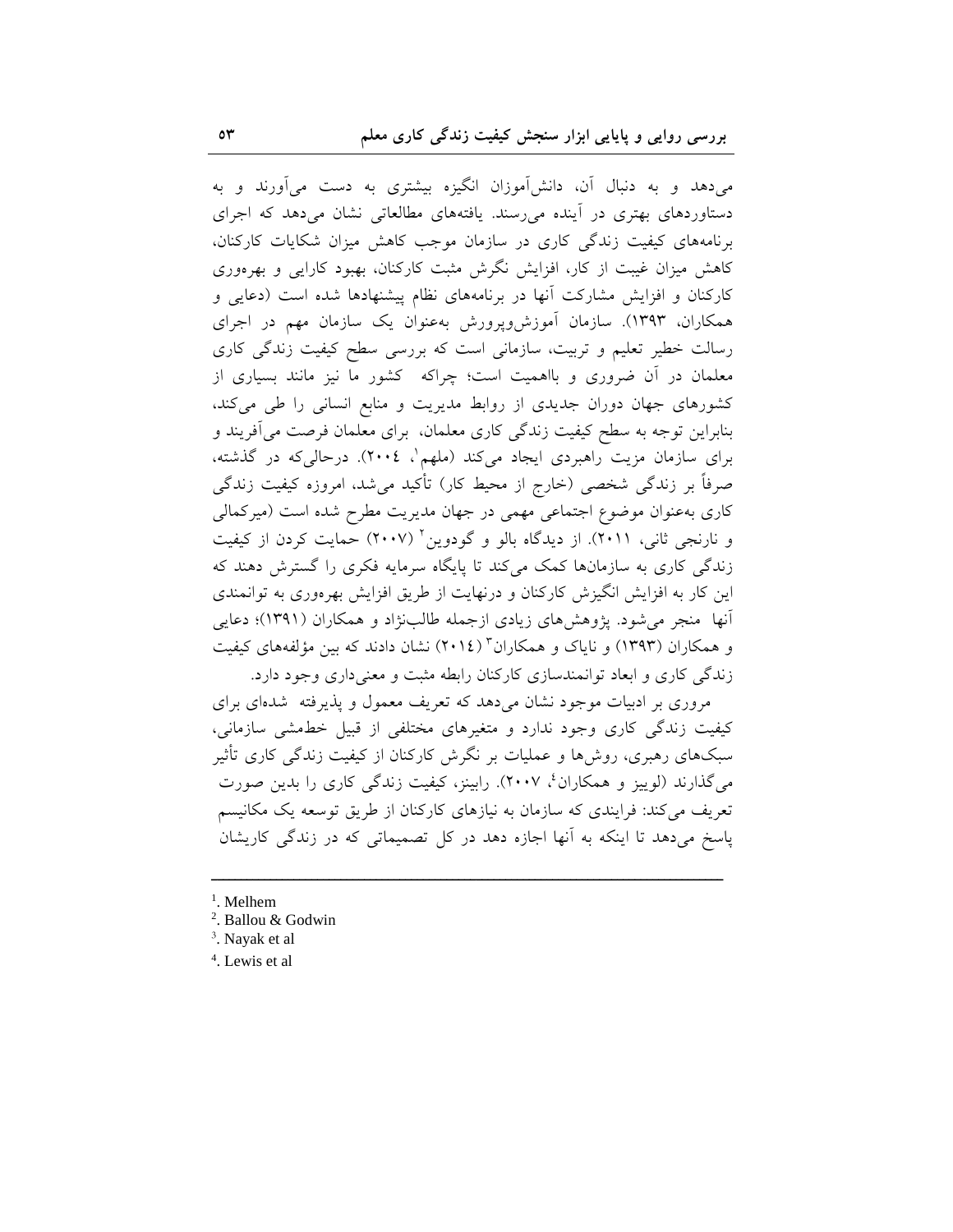تعیین کننده هستند، مشارکت کنند (خردمند و همکاران ۱۳۹۳ به نقل از میرکمالی و نارنجی ثانی، ۲۰۱۱). سیرگای و همکاران' (۲۰۰۱)، کیفیت زندگی کاری را رضایت کارکنان از نیازهای گوناگونی که از منابع فعالیتها و نتایجی که از مشارکت در محیط کاری ناشی میشود، تعریف کردهاند. والتون<sup>۲</sup> (۱۹۷۵)، کیفیت زندگی کاری را عکسالعمل کارکنان در برابر کار بهویژه پیامدهای ضروری آن در ارضای نیازهای شغلی و سلامت روحی تعریف کرده است (والتون، ۱۹۷۵ به نقل از مصدق راد، ۲۰۱۳). مدلهای بسیاری از کیفیت زندگی کاری ارائه شده که نشاندهنده چندبعدی بودن کیفیت زندگی کاری است (کویر و اشنایدر"، ۲۰۰۵).

برای سنجش سطح کیفیت زندگی کاری معلمان، ابزارهای زیادی پیشنهاد شده است. یکی از مهمترین مسائلی که در مطالعه و بررسی پیامدهای عملکردی در سطوح مختلف فردی و اجتماعی، پیش روی پژوهشگران و متخصصان قرار دارد گسترش مقیاس های مناسب برای ارزیابی است. در صورتی که این مقیاس ها در سطح بین|لمللی موجود باشند، مقیاس مناسب از میان ابزارهای موجود انتخاب می شود. هدف از این انتخاب دست یابی به ابزارهایی است که نیازهای بالینی و تحقیقی پژوهشگران را در سطح مطلوبی پاسخگو باشند (کندلءٔ، ۲۰۰۳). معمولاً پژوهشگران به دنبال ابزارهایی هستند که تا حد ممکن بهصورت مطلوبی مفاهیم مورد نظر آنها را بهصورت دقیق و کامل پوشش دهد (گلافشانی، ۲۰۱۳). در این میان، مسائلی مانند تمرکز ابزار بر جوامع هدف، نحوه کاربرد ابزار و پرسش از معلمان، ویژگیهای روان سنجی ابزار، خرده مقیاسهای ابزار و … مورد توجه قرار می گیرند.

تا به امروز، «پرسشنامه کیفیت زندگ<sub>ی</sub> کاری والتون»، قدیمیترین و رایجترین ابزار برای سنجش سطح کیفیت زندگی کاری منابع انسانی بوده است. این پرسشنامه را والتون در سال ۱۹۷۵ طراحی کرد که مشتمل بر ۳۵ پرسش و ۸ زیر مقیاس (پرداخت منصفانه و کافی، محیط کاری ایمن و بهداشتی، تأمین فرصت رشد و امنیت مداوم، قانونگرايي در سازمان، وابستگي اجتماعي، فضاي كلي زندگي، وحدت و انسجام اجتماعی و توسعه قابلیتهای انسانی) است. این پرسشنامه برای نخستین بار

<sup>4</sup>. Kendell

<sup>&</sup>lt;sup>1</sup>. Sirgy et al.

<sup>&</sup>lt;sup>2</sup>. Walton

<sup>&</sup>lt;sup>3</sup>. Cooper & Schindler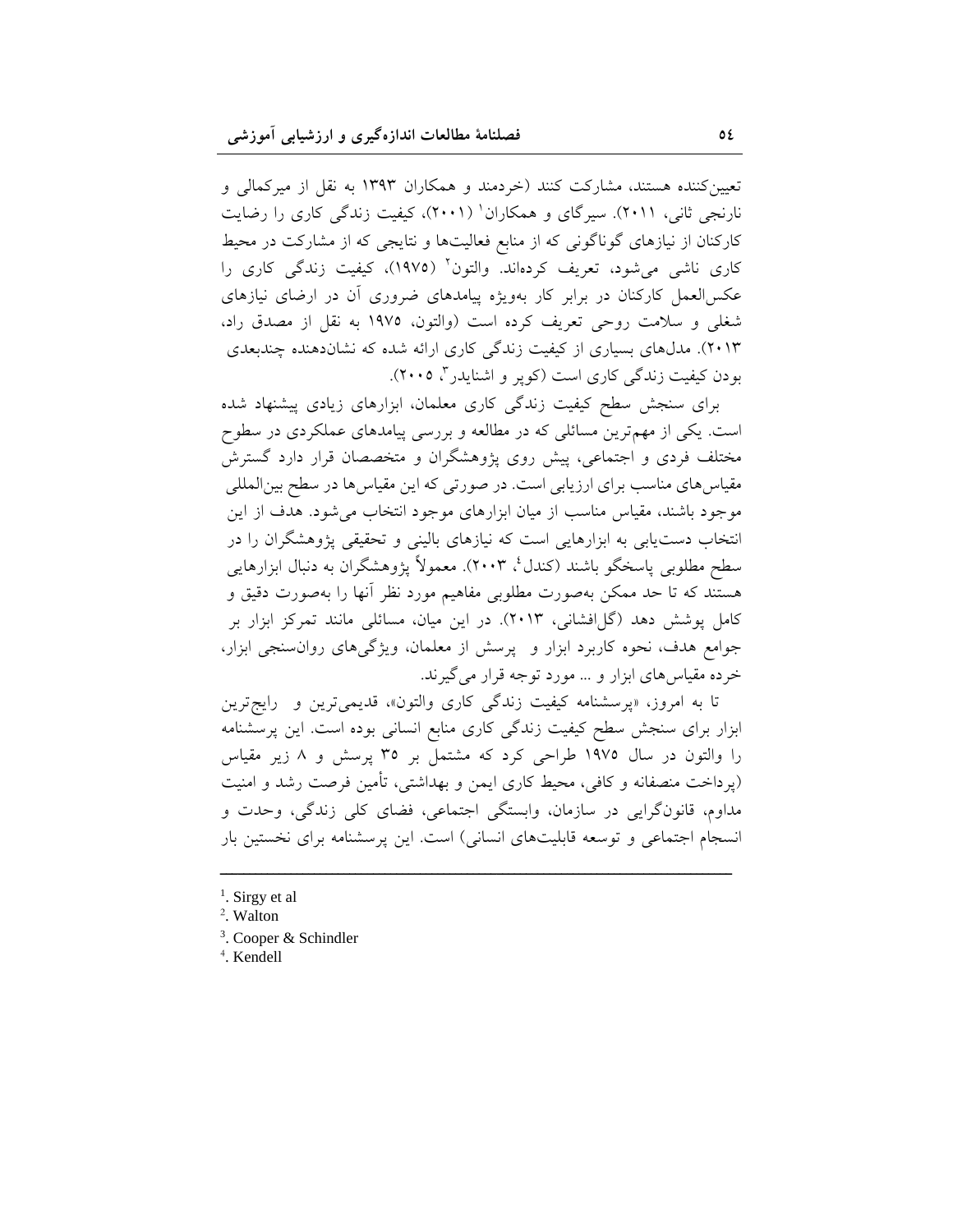در ایران توسط علامه (۱۳۷۸) هنجاریابی شده (پایایی ۰/۹۸ برآورد شده است) و مورد استفاده قرار گرفته است. از پژوهشهای اخیر که از این پرسشنامه استفاده کردهاند می توان به طالبی و همکاران (۲۰۱۲)، باقری مجد و همکاران (۱۳۹٦)، لورک آقا و همکاران (۱۳۹۵) اشاره کرد. پرسشنامه کیفیت زندگی کاری اسوامی و همکاران (۲۰۱۵) که شامل ٥٠ پرسش و ٩ زير مقياس (محيط کاري، جو و فرهنگ سازماني، روابط و همکاری، آموزش و توسعه، مزد و پاداش، تسهیلات، رضایت شغلی و امنیت شغلی، اختیار کاری و کفایت منابع) است. این پرسشنامه تاکنون در ایران ترجمه نشده و مورد استفاده قرار نگرفته است. پرسشنامه کیفیت زندگی کاری مصدق راد (۲۰۱۳) که شامل ۳٦ پرسش و ۹ زیر مقیاس (مشارکت، ارتقاء شغلی، بررسی اختلال. ارتباطات، انگیزش کاری، امنیت شغلی، حقوق و مزایا، غرور کاری و استرس کاری) است که پایایی آن ۰/۹۱ بر آورد شده است.

اما این ابزارها برای سنجش سطح کیفیت زندگی کاری منابع انسانی بهصورت عمومی مطرح شدهاند و هیچکدام مختص معلمان طراحی نشده است. ایلگان و همکاران ( ۲۰۱٤)، در پژوهش خود، مدلی برای کیفیت زندگی کاری پیشنهاد کردهاند که برای معلمان طراحی شده است این مدل در ایران تاکنون ترجمه، بررسی و در یژوهشی مورد استفاده قرار نگرفته است. ایلگان و همکاران برای بررسی روایی و پایایی پرسشنامه کیفیت زندگی کاری معلمان، این پرسشنامه را بین ۲٤۰ معلم در ايالات متحده أمريكا توزيع كردند. نتيجه تحليل عاملي اكتشافي، استخراج پنج مؤلفه است که عبارتاند از: فرصت در کار، دستمزد عادلانه و مزایا، محیط کار سالم، روابط با همکاران، حمایت سازمانی و توسعه حرفهای (ایلگان و همکاران، ۲۰۱٤). نتیجه بررسی روایی سازه نشاندهنده تأیید ساختار پنج مؤلفهای است. بررسی پایایی پرسشنامه به روش سنجش همسانی درونی انجام گرفته است. مقدار ضریب آلفای کرونباخ برای مؤلفههای آن به ترتیب شامل: حمایت سازمانی و توسعه حرفهای (٠/٨٥)، روابط با همکاران (٠/٦٦)، محیط کاری سالم (٠/٧٥)، دستمزد عادلانه و مزايا (٦٣/٠) و فرصت در كار (٠/٦٢) است و پايايي كلي ٠/٧٠ به دست أمده است كه در سطح (p < · / • ٥) معنى دار است.

<sup>1</sup>. Ilgan et al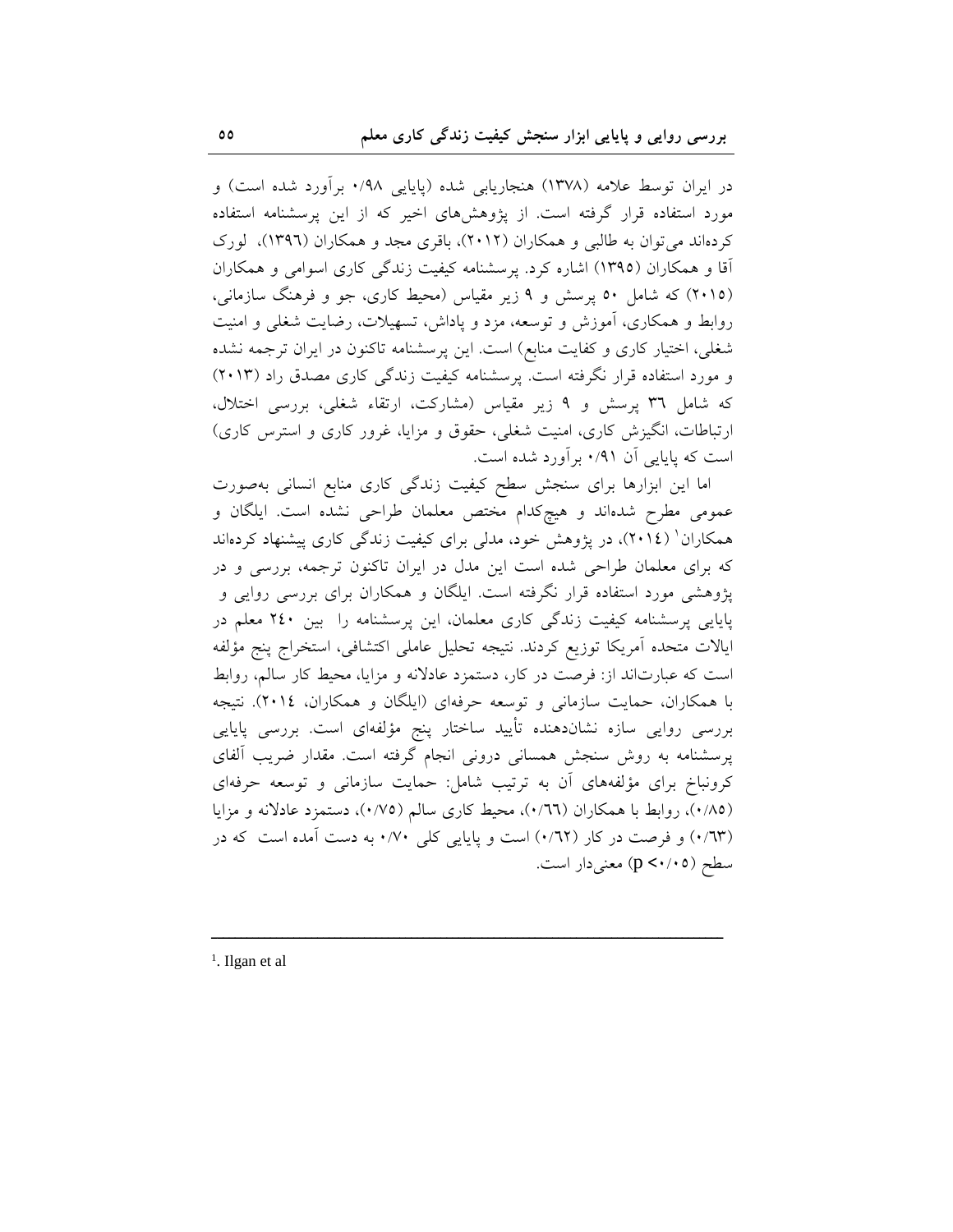مانجو<sup>۱</sup> (۲۰۱٤) از این پرسشنامه در پژوهشی با عنوان «کیفیت زندگی کاری ادراک شده توسط معلمان مدرسه» در ژاپن استفاده و ضریب آلفای کرونباخ آن را ۹۲٫ گزارش کرده است. جوفره و همکاران آ (۲۰۱۵) از این پرسشنامه در پژوهشی با عنوان «بررسی رابطه کیفیت زندگی کاری معلم و انگیزش شغلی» استفاده کردهاند. یانگ و همکاران (۲۰۱۵) از این پرسشنامه در پژوهشی با عنوان «بررسی رابطه کیفیت زندگی و استرس در معلمان» استفاده کردهاند و جمعیت مورد مطالعه شامل ۳۵۷۰ نفر معلم ابتدایی در شهر هپینگ چین بود. نتایج رگرسیون گامبهگام نشان داد که حمایت و توسعه حرفهای بهتنهایی قادر است به میزان ٦٠ درصد از تغییرات استرس کاری را تسن كند.

تا به امروز در ایران ابزار مناسبی که سطح کیفیت زندگی کاری را در معلمان ارزیابی کند، وجود نداشته است. بنابراین در این پژوهش، روایی و پایایی یکی از بهترین و جدیدترین ابزارهای سنجش سطح کیفیت زندگی کاری در معلمان به نام «پرسشنامه کیفیت زندگی کاری معلمان» بررسی میشود. مطمئناً یکی از عواملی که باعث شده سازمانها، متخصصان و پژوهشگران تمایل کمتری به ارزیابی سطح کیفیت زندگی کاری در معلمان نشان دهند، نبود ابزار لازم برای بررسی سطح کیفیت زندگی کاری مختص معلمان و آشنایی کم با عوامل مؤثر در این حیطه است. بدین منظور در این پژوهش، تلاش میشود با بررسی روایی و پایایی یکی از جدیدترین ابزارهای اندازهگیری سطح کیفیت زندگی کاری معلمان که در حال حاضر در جهان مورد استفاده قرار می گیرد، این ابزار به متخصصان مدیریت أموزشی و پژوهشگران در داخل کشور معرفی شود. با توجه به اهمیت کیفیت زندگی ِ معلمان که وظیفه خطیر رسالت تعلیم و تربیت آیندهسازان کشور را بر دوش دارند، پژوهشی با ابزار صحیح در مورد کیفیت زندگی کاری معلمان در کشور اجرا نشده است؛ بنابراین اجرای پژوهشی برای ارائه ابزار سنجش کیفیت زندگی کاری معلمان در دنیای رقابتی امروزی ضروری به نظر می رسد. در این رابطه، پرسشهای زیر مطرح شده است که پاسخ آنها با نتایج دادههای خروجی نرمافزار، بررسی خواهد شد.

 $<sup>1</sup>$ . Manju</sup>

 $2$ . Jofreh et al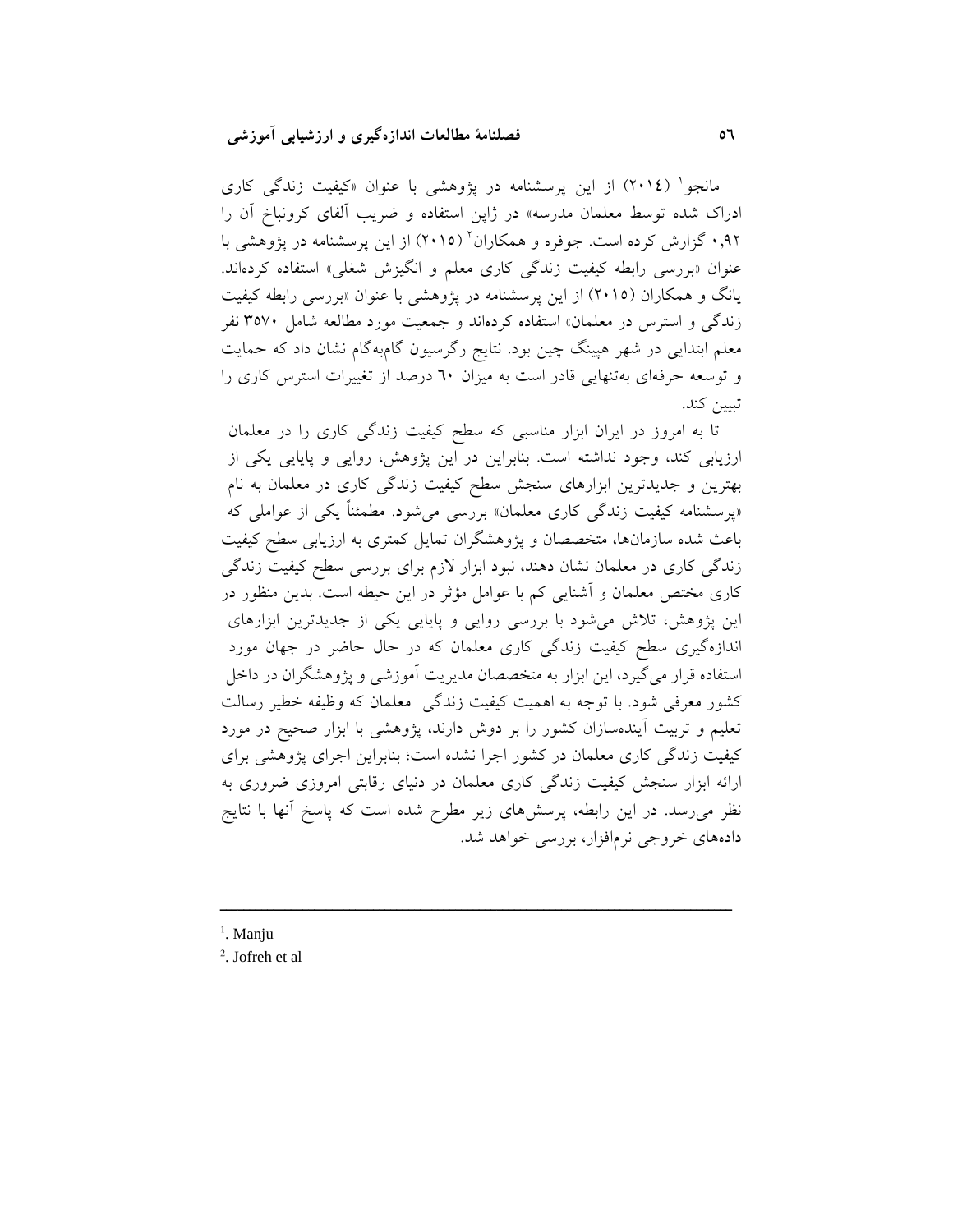### روشششناسی پژوهش

این پژوهش بهصورت توصیفی، تحلیلی و مقطعی اجرا شده است. جامعه آماری شامل همه معلمان مقطع متوسطه شهر تبریز به تعداد ۲۷٤۷ نفر بود که با روش نمونهگیری تصادفی خوشهای انتخاب شدند. برای تعیین حجم نمونه در روشهای معادلات، فرمولهای زیر پیشنهاد است (قاسمی، ۱۳۸۹):

 $q < p n < q$  (۱):  $q > q$  (۱)

که در آن، q = تعداد متغیرهای مشاهده شده (گویه های پرسشنامه) و n حجم نمونه است.

فرمول (٢): حجم نمونه = (مجموع بارهاي عاملي + مجموع مسيرها) #0 فرمول (٣): حجم نمونه = (مجموع بارهاى عاملي + مجموع خطاها + مجموع مسيرها) #0

در این پژوهش از فرمول (۳) به دلیل دقت بیشتر و لحاظ کردن خطاها، استفاده شده است که حجم نمونه به تعداد ۳٤٠ نفر برآورد شد.

ابزار اندازهگیری در این پژوهش شامل پرسشنامه کیفیت زندگی کاری معلمان ایلگان و همکاران (٢٠١٤) است. این پرسشنامه دارای ٢٤ آیتم و ٥ مؤلفه است که با طیف لیکرت ٥ درجهای (١= هرگز، ٢= کم، ٣= تا حدودی، ٤= زیاد و ٥= خیلی زیاد) ارزش گذاری شده است. پرسشهای (٤- ١) برای مؤلفه فرصت در كار، پرسشهای (۸– ٥) برای مؤلفه دستمزد عادلانه و مزایا، پرسشهای (۱۲– ۹) برای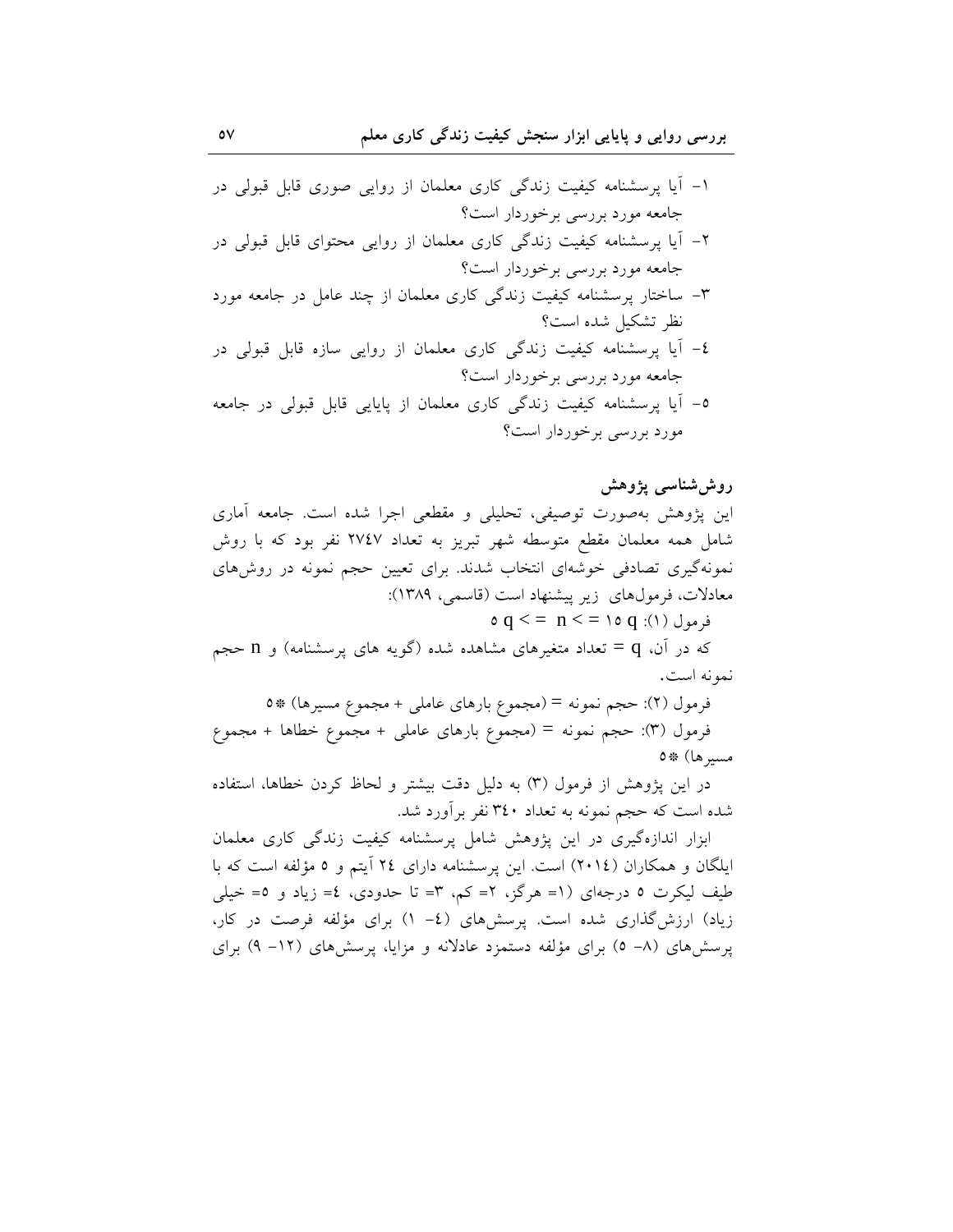مؤلفه محیط کاری سالم، پرسشهای (١٦- ١٣) برای مؤلفه روابط با همکاران و پرسشهای (٢٤– ١٧) برای مؤلفه حمایت سازمانی و توسعه حرفهای در نظر گرفته شده است. این پرسشنامه دارای ۷ آیتم منفی (پرسش های ۱۱، ۷، ۲، ۲، ۲، ۲) است که کدگذاری منفی برای این آیتمها باید لحاظ شود. پایایی این پرسشنامه را ایلگان و همکاران (٢٠١٤) به ميزان ٧٠/٠ و مانجو (٢٠١٤) به ميزان ٩٢/٠ برآورد كردهاند. بررسی یارامترها، به ترتیب زیر انجام شده است:

## روايي صوري (ظاهري)

از روش استاندارد Backward-Forward Translation برای راهنمای تطبیق بین فرهنگی پرسشنامه استفاده شد (لوتانز<sup>י</sup>، ۲۰۱۱). نخست، نسخه انگلیسی پرسشنامه کیفیت زندگی کاری توسط دو مترجم به زبان فارسی ترجمه شد. در این مرحله تأکید بر معادل سازی مفهومی واژهها، عبارتها و جملههای پرسشنامه کیفیت زندگی کاری بود. سپس هر یک از مترجمان در مورد تکتک دستورها، پاسخها و توصیههای موجود در پرسشنامه کیفیت زندگی کاری به لحاظ دشواری ترجمه به نمرهدهی روی یک مقیاس دیداری ۱۰۰ نقطهای اقدام کردند که در این مقیاس دیداری برای هر مورد، عدد صفر بهمنزله ترجمه کاملاً آسان و عدد ۱۰۰ بهمنزله ترجمه بینهایت دشوار است. برای سنجش کیفیت ترجمه، نسخه فارسی تهیه شده در اختیار دو مترجم دیگر قرار گرفت که این مترجمان برای تکتک پرسشها و پاسخهای نسخه فارسی ارائه شده به انها اقدام به نمرهدهی کیفیت ترجمه کردند. در آخرین مرحله، از دو مترجم دیگر خواسته شد تا نسخه فارسی به دست آمده در مراحل قبلی را بار دیگر به زبان انگلیسی بازگردانند (ترجمه رو به عقب). نسخههای انگلیسی به دست آمده توسط این دو مترجم در طی جلسهای با حضور استادان زبان انگلیسی (دوزبانه) و پژوهشگران مطالعه حاضر مورد بحث قرار گرفت و درنهایت بر یک نسخه انگلیسی توافق شد.

نسخه اصلی انگلیسی به دست آمده پرسشنامه به لحاظ یکسانی مفهومی در طی جلسهای با حضور پژوهشگران و استادان محترم مقایسه شد. درنهایت نسخه انگلیسی مورد توافق برای تأیید نهایی و اطمینان از یکسانی مفهومی نسخه فارسی و نسخه انگلیسی اصلی به طراح پرسشنامه ارائه شد و پیشنهادهای ایشان در نسخه فارسی

 $<sup>1</sup>$ . Luthans</sup>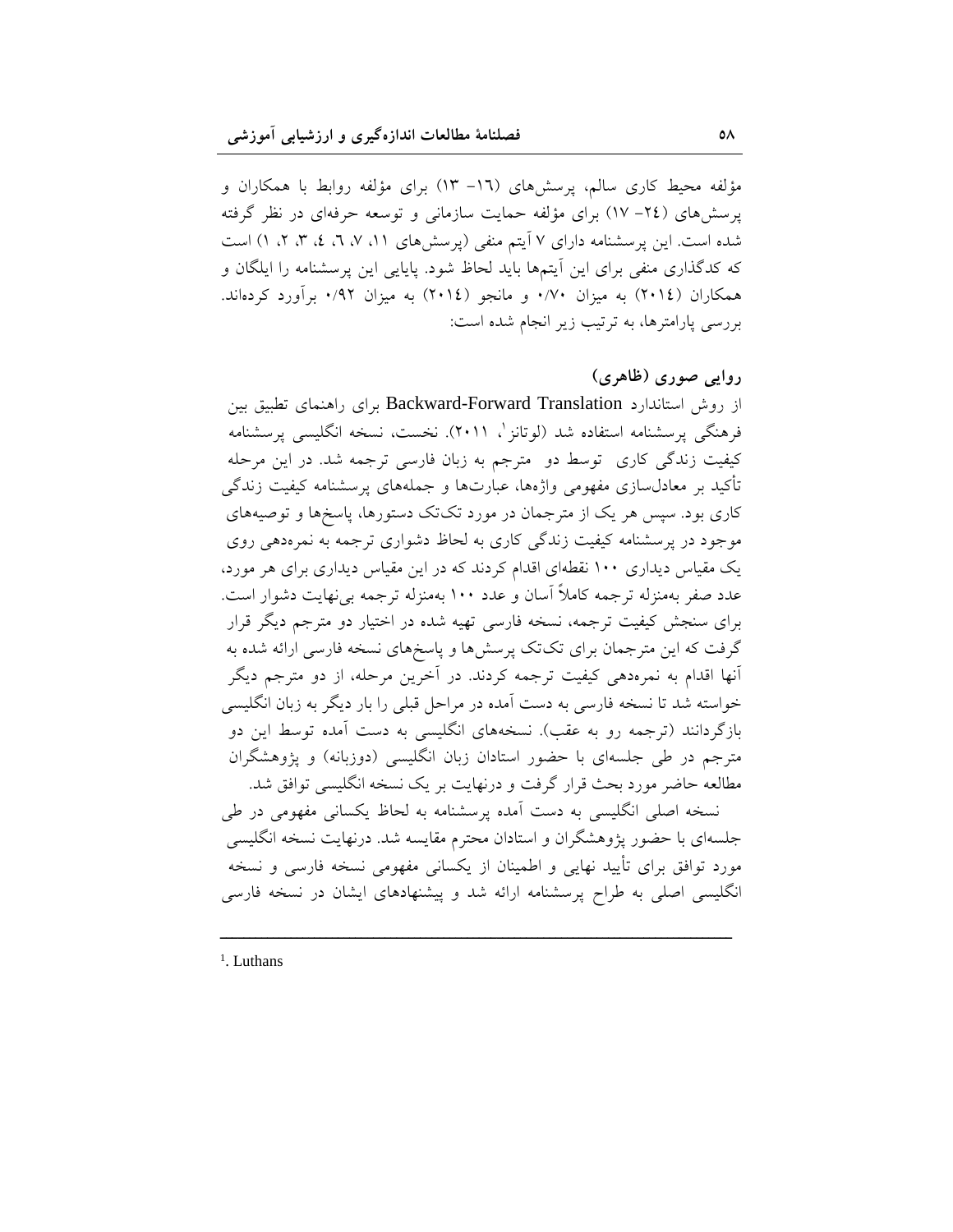پرسشنامه اعمال شد. برای بررسی روایی صوری (ظاهری)، پژوهشگران تلاش کردند تا از شیوه درست نگارش و جملهبندی منطقی برای نوشتن عبارتهای پرسشنامه استفاده کنند. گروه پژوهشی به همراه متخصصان و صاحبنظران علوم تربیتی، عبارتها را چندین بار بازخوانی و دیدگاهها را اعمال کرده و سپس سه متخصص در زمینه ادبیات فارسی آنها را بازنگری کردند.

## روايي محتوا

نست.

بررسی روایی محتوا در دو مرحله شامل: الف- نظرسنجی از معلمان راجع به واضح بودن، ساده و قابل فهم بودن هر یک از پرسشها، پاسخها و توضیحات نسخه فارسی پرسشنامه کیفیت زندگی کاری معلمان و ب- نظرسنجی از ١٠ فرد باتجربه و متخصص در زمینه مدیریت آموزشی راجع به مناسب بودن ترجمه پرسشنامه، مناسب بودن پرسشنامه برای جامعه معلمان، قابل فهم بودن پرسشنامه و مناسب بودن یر سشنامه برای نیازسنجی انجام گرفت.

در این قسمت، بررسی روایی محتوای هر یک از پرسشها، پاسخها و توضیحات نسخه فارسی پرسشنامه کیفیت زندگی کاری معلمان با نظرخواهی از ۱۰ فرد باتجربه و متخصص در زمینه علوم تربیتی شامل ۲ نفر با مدرک دکتری، ٤ نفر با مدرک کارشناسی ارشد و ۳ نفر با مدرک کارشناسی و ۱۰ نفر از معلمان (٤ نفر با مدرک کارشناسی ارشد، ٥ نفر با مدرک کارشناسی و ١ نفر با مدرک فوق دیپلم) صورت گر فت.

در این مرحله، فرم مربوط به نظردهی و همچنین توضیحات کتبی در خصوص پرسشنامه و مرحله مورد نظر در اختیار متخصصان و معلمان مذکور قرار گرفت تا نظرات خود را در رابطه با اَیتمهای پرسشنامه در دو معیار زیر (موارد الف و ب ) بیان كنند.

الف- واضع بودن: ١- كاملاً واضع ٢- واضع است ٣- نسبتاً واضع ٤- واضع نيست. ب– ساده و قابل فهم بودن: ١– كاملاً ساده ٢– ساده است ٣– نسبتاً ساده ٤– ساده

برای تعیین روایی محتوا از روش کمی استفاده شد. ازأنجاییکه تعیین روایی محتوا در این مطالعه، مبتنی بر قضاوت افراد متخصص است، بر اساس دیدگاه متخصصان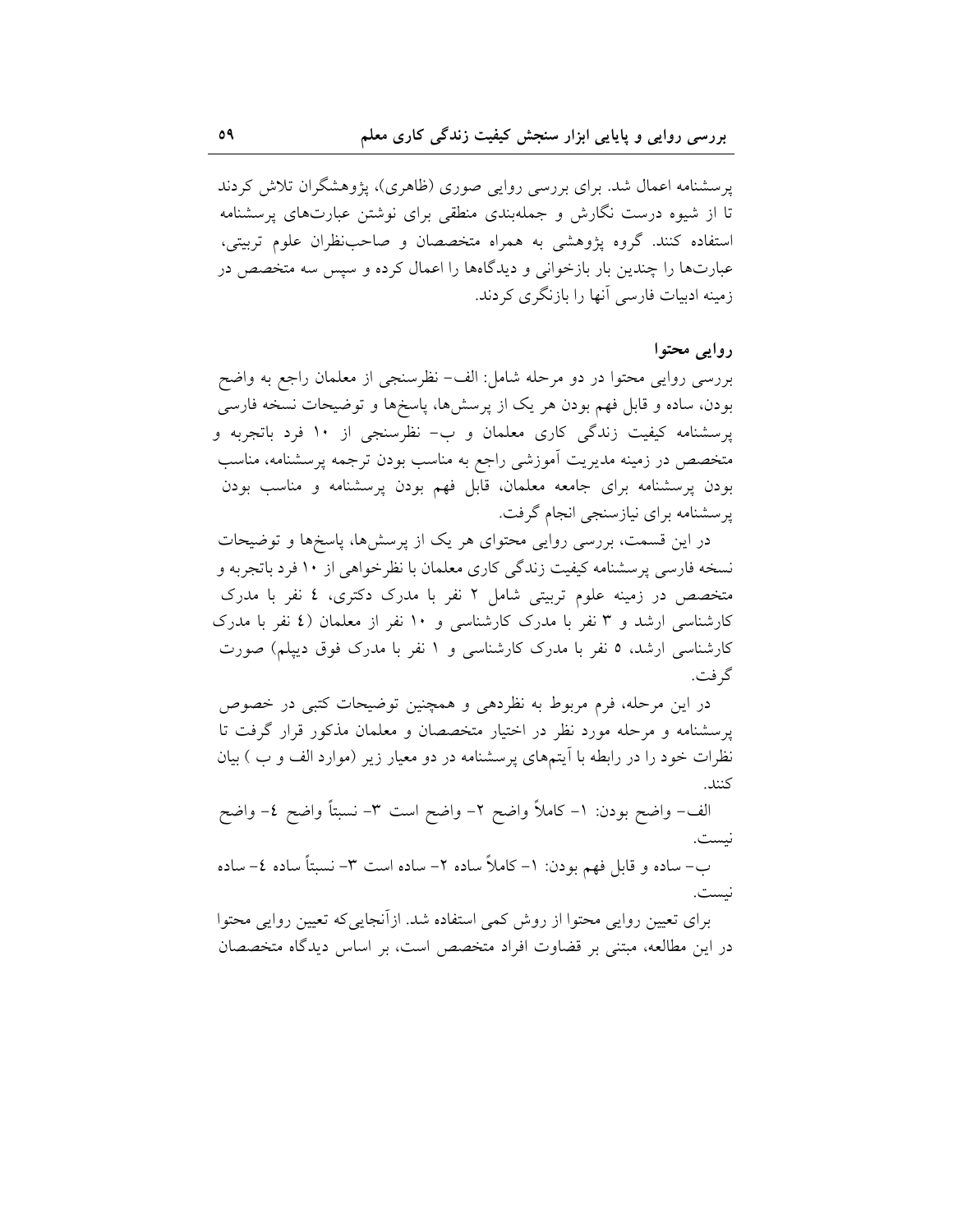باتجربه و با دانش در حیطههای علوم تربیتی، مدیریت آموزشی و روانشناسی قضاوت شد. برای بررسی روایی محتوا به شکل کمی از دو شاخص نسبت روایی محتوا ('CVR) و شاخص روایی محتوا ('CVI) استفاده شد. نخست برای تعیین شاخص نسبت روایی محتوا از ۲۳ نفر از متخصصان درخواست شد تا هر مرحله را بر اساس يک طيف سەقسمتى بورسى كنند:

الف- ضروری است؛ ب- مفید است ولی ضرورتی ندارد؛ ج- ضرورتی ندارد. بر اساس جدول لاوشه براي تعيين حداقل ارزش شاخص روايي محتوا، عبارتهایی که مقدار CVR آنها ۰/٦٢ بود محافظت می شوند و حذف نمی شوند (میرو و همکاران ، ۲۰۱٤). سپس شاخص CVI بر اساس شاخص روایی محتوای والتس و باسل ٔ محاسبه شد. بدین منظور پژوهشگران T پرسشنامه طراحی شده را در اختیار متخصصان قرار دادند و از آنان درخواست شد تا بر اساس شاخص روایی محتوای والتس و باسل، میزان ارتباط، وضوح و سادگی هر یک از پرسشها را تعیین کنند. بعد از این مرحله، نوبت به توزیع پرسشنامهها بین معلمان مورد بررسی رسید که پژوهشگر پس از اخذ رضایت و طی مراحل اداری از سازمان آموزشو پرورش نواحی ۱.۲ و ٤ و توضیح به معلمان در مورد چگونگی پاسخدهی به توزیع پرسشنامهها اقدام کرد. از توزیع پرسشنامه تا عودت آنها دو ماه به طوّل انجامید.

روایی همگرا و واگرا برای بررسی روایی همگرا و واگرا از جدیدترین شاخصهای بررسی روایی همگرا و واگرا استفاده شده است. برای بررسی روایی همگرا باید: مقدار CR (پایایی سازهای) بزرگتر از ۰/۷ باشد – همه بارهای عاملی معنیدار باشند- همه بارهای عاملی استاندارد بزرگتر از ۰/٥ باشند – میانگین واریانس استخراجی (AVE) بزرگتر از ۰٫۵ باشد و پایایی ِ سازمای (CR) بزرگتر از میانگین واریانس استخراجی (AVE) باشد. برای بررسی روایی واگرا باید: مقدار میانگین واریانس استخراجی (AVE)

<sup>&</sup>lt;sup>1</sup>. Content Validity Ratio (CVR)

<sup>&</sup>lt;sup>2</sup>. Content Validity Index (CVI)

<sup>&</sup>lt;sup>3</sup>. Miro et al

<sup>&</sup>lt;sup>4</sup>. Waltz & Bausell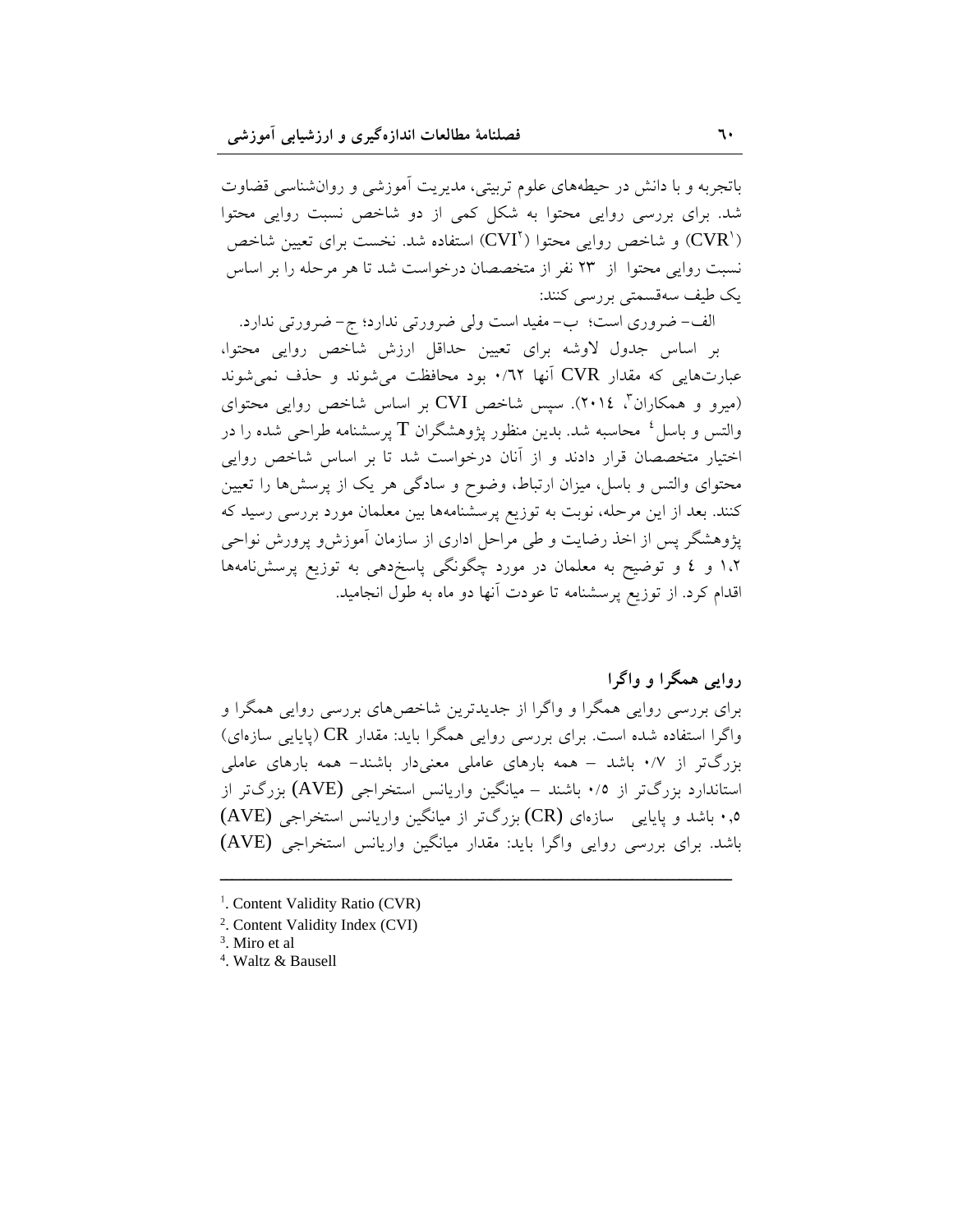بزرگتر از حداکثر مجذور واریانس مشترک (MSV) باشد– مقدار میانگین واریانس استخراجی (AVE) بزرگتر از میانگین مجذور واریانس مشترک (ASV) باشد.

## روايي سازه

شاخص برای بررسی روایی سازه ابتدا تحلیل عاملی اکتشافی برای تعیین تعداد عاملها با چرخش واریماکس انجام گرفت که درنهایت ٥ عامل شناسایی شد و سپس تحلیل عاملی تأییدی برای برازش پرسشنامه با ٥ عامل اجرا شد.

## یایایی

برای سنجش پایایی پرسشنامه از روش بررسی همسانی درونی (ضریب آلفای کرونباخ) و آزمون – باز آزمایی و همبستگی درون ردهای استفاده شد. پیش از اجرای اصلی، پرسشنامه توسط ٤٠ معلم بهصورت آزمایشی اجرا شد و سپس ٣٤٠ پرسشنامه برای اجرای اصلی توزیع شد. دادهها با نرمافزار Spss20 & Amos24 تجزیهوتحلیل شدند.

بافتهها

# روایی صوری ( (ظاهری) در تمامی آیتمهای پرسشنامه، بیشتر پاسخها به گزینههای اول (کاملاً واضح است) و دوم (واضح است) معیارهای مطرح شده اختصاص داشت. از ٢٤ آیتم پرسشنامه، ٦ اًیتم مورد نظر با استفاده از پیشنهادهای مطرح شده، اصلاح شدند. یکی از اَیتمها پرسش یک است که پیشنهاد شده بود پرسش یک بهصورت «برای دنبال کردن تغییرات و بهروز شدن در شغلم، فرصت کافی ندارم» تغییر کند. پرسش چهار بهصورت «در مدرسهام برای دفاع از حق خود آزادی کامل ندارم» نوشته شود. پیشنهاد شده بود که در پرسش **پنج** عبارت «پی گیری ژورنال» حذف شود و بهجای آن عبارت «کارهای پژوهشی» جایگزین شود و بهصورت «حقوقی که از مدرسهام می گیرم برای کارهای پژوهشی در زمینه کاریام مانند: (نوشتن مقاله، کتاب و...) کفایت میکند» تغییر کند. پرسش هفت بهصورت «حقوق دریافتی|م برای انجام

<sup>&</sup>lt;sup>1</sup>. formal validity (apparent)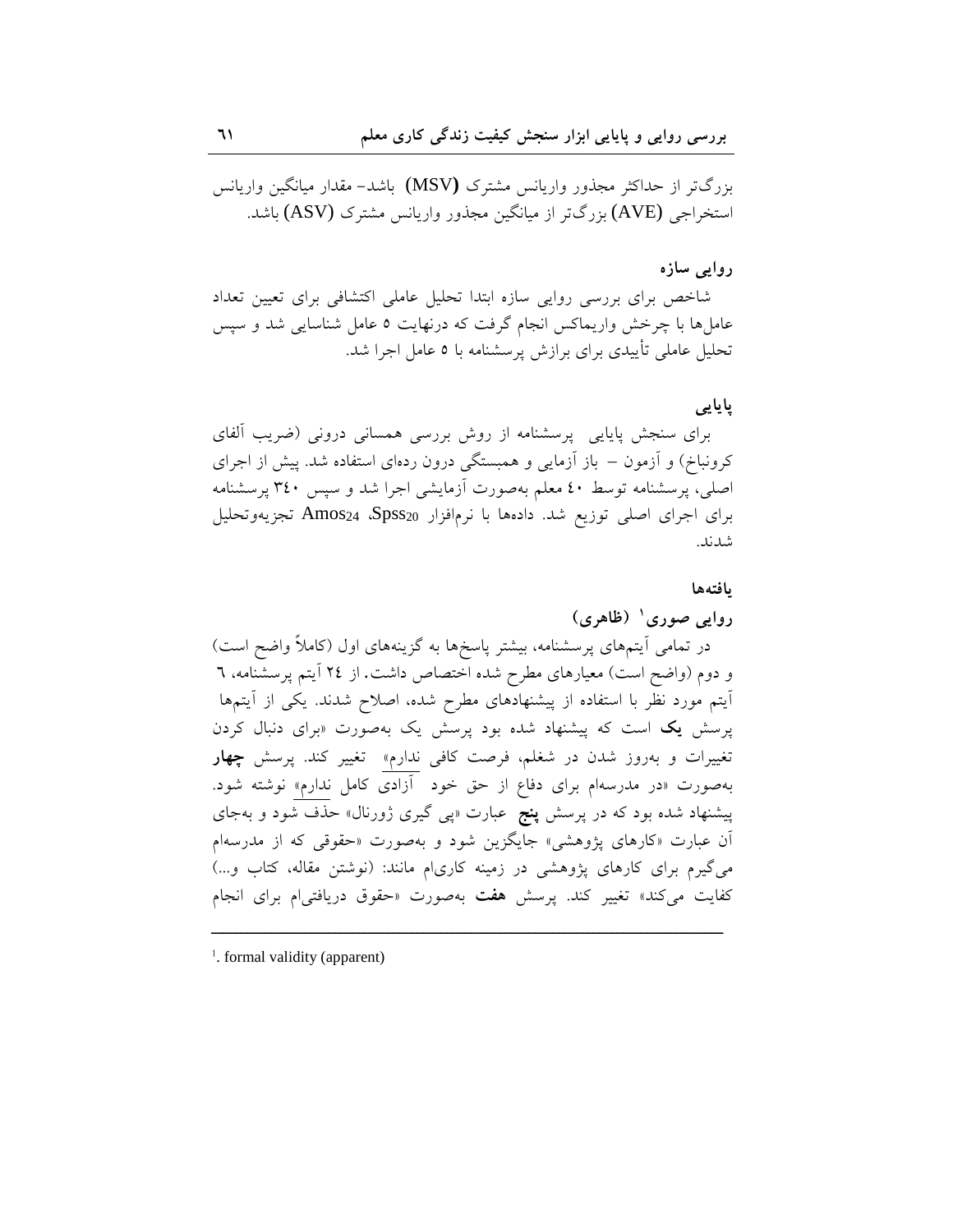کارهایم کفایت نمی کند» نوشته شود. پیشنهاد شده بود پرسش **بیستویک** به این صورت که «برای انجام دادن مناسب کارهایم، فرصت کافی دارم» تغییر کند. در پرسش هجده بهجای واژههای «بهطور مساوی و مافوقانم»، عبارتهای «برابر و بالادستانم» جایگزین شود و بهصورت «با بالادستانم، رفتاری عادلانه و برابر دارم» نوشته شود.

همچنین در این مرحله، نتایج نظرسنجی از ١٤ فرد مجرب و متخصص در زمینه علوم تربیتی و روان شناسی نشان داد که نسخه فارسی پرسشنامه کیفیت زندگی کاری در معلمان به لحاظ مناسب بودن ترجمه ۹۳ درصد، مناسب بودن برای جامعه ایران ۹۸ درصد، قابل فهم بودن و مناسب بودن برای نیازسنجی ۹۵ درصد مطلوب و قابل قبول بوده است و هیچیک از افراد مورد سؤال، گزینه غیر قابل قبول را علامت نزده بو دند.

### روایے محتوا`

برای بررسی روایی محتوی از روش لاوشه استفاده شد. در این ارتباط ۲۳ متخصص از صاحب نظران علوم تربیتی، روان شناسی و مدیریت آموزشی، نظرات خود را اعمال کردند. در این مرحله از پژوهش پس از گردآوری این اطلاعات برای به دست آوردن نمره روایی محتوا (CVI)، نمرههای CVR تمام گویهها با یکدیگر جمع و تقسیم بر کل تعداد گویهها (٢٤ گویه) شدند و عدد نهایی CVI یعنی شاخص روایی محتوا برابر با ۸۷/۰ به دست آمد.

روایے سازہ<sup>۲</sup> برای تحلیل عاملی اکتشافی و تأییدی، دو نمونه مجزا از معلمان برای اطمینان بیشتر و خطای کمتر انتخاب شدند. در این رابطه، نمونه ۳٤٠ نفری به دو قسمت مجزا تقسیم شدند و تحلیل عاملی اکتشافی با ۱۷۰ معلم و تحلیل عاملی تأییدی با ۱۷۰ معلم انجام گر فت.

<sup>1</sup>. Content -Validity

<sup>2</sup>. Construct Validity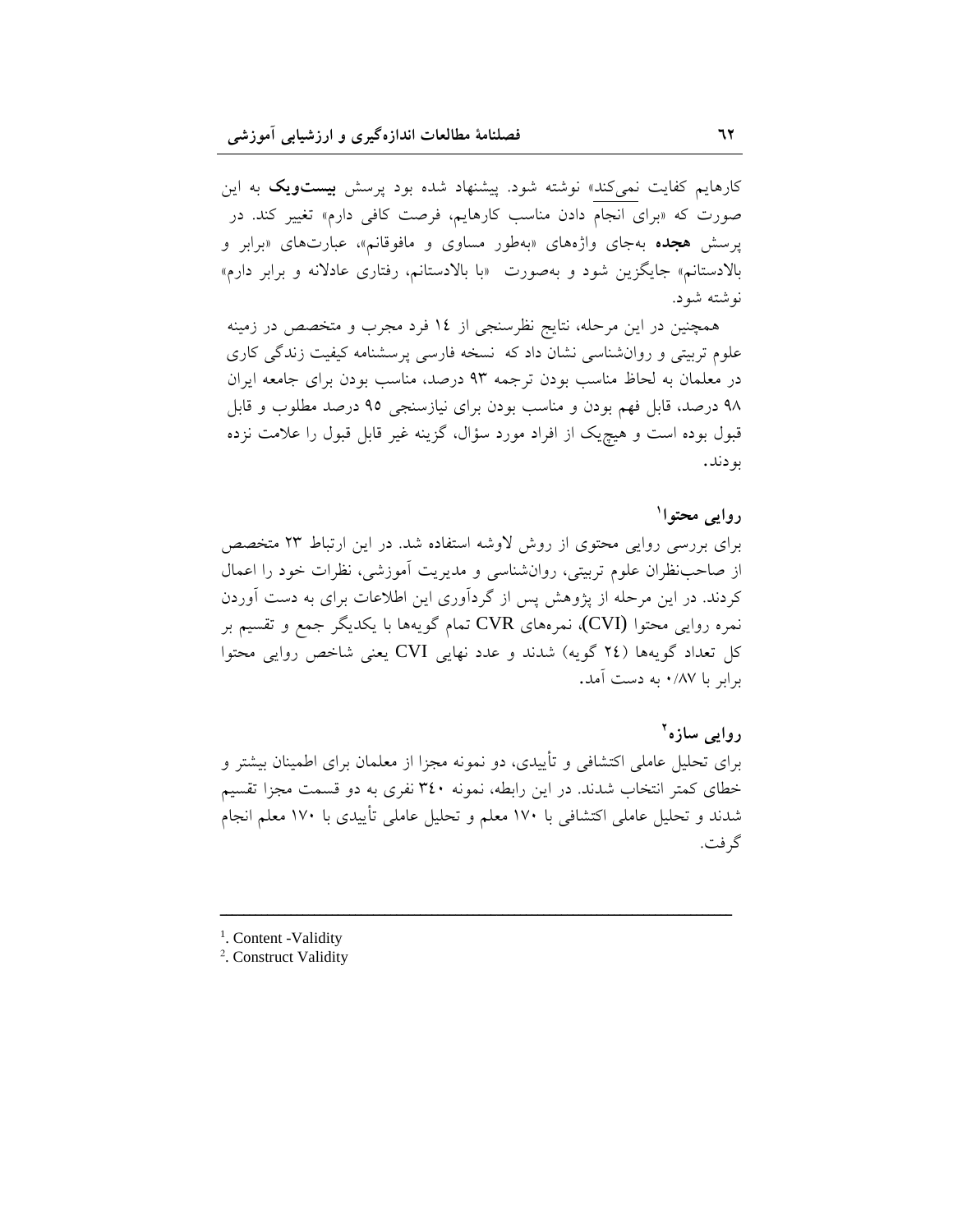جدول (١) پیش شرطهای لازم برای انجام تحلیل عاملی اکتشافی

|             | KMO Index   شاخص | <b>Bartlet<sup>'s</sup></b> Test | $df$   | <b>Sig</b>                      |
|-------------|------------------|----------------------------------|--------|---------------------------------|
| مقادیر عددی | ۱٬۹۶۰            | 1777.7297                        | $YV$ ٦ | $\rightarrow$ / $\rightarrow$ + |

با توجه به جدول (١) پیششرطهای لازم برای انجام تحلیل عاملی اکتشافی برقرار است یعنی مقدار شاخص KMO برابر با ۰/۹٦۰ شده است. بنابراین می توان گفت که ۲٤ گویه «کیفیت زندگی کاری» را میشود به تعداد عوامل کمتری کاهش داد و به عبارتی، حجم نمونه برای این هدف کفایت لازم را دارد. همچنین با توجه به معنیداری آزمون بارتلت میتوان گفت در سطح معنیداری ۰/۰۱ ماتریس همبستگی بین ٢٤ گویه بهطور معنیداری با ماتریس همانی اختلاف دارد (٠١/ ٣). به عبارتی بین گویههای داخل هر عاملی که استخراج خواهد شد همبستگی معنیداری وجود دارد و بین گویههای عاملها و عوامل دیگر همبستگی معنیداری وجود ندارد.

| حمایت اداری و<br>توسعه حرفهاى | روابط<br>با همکاران<br>و مقبوليت | محيط<br>كارى<br>سالم | دستمزد<br>عادلانه<br>و مزایا | فرصت<br>در کار                           | پرسشها                                                                                                     |
|-------------------------------|----------------------------------|----------------------|------------------------------|------------------------------------------|------------------------------------------------------------------------------------------------------------|
|                               |                                  |                      |                              | $\cdot$ / $\wedge$ ۳۲                    | ۱. برای دنبال کردن تغییرات و بهروز شدن در<br>شغلم، فرصت كافي ندارم.                                        |
|                               |                                  |                      |                              | $\cdot$ / $\wedge$ $\uparrow$ $\uparrow$ | ۲. در مدرسهام از امتیاز تصمیمگیری، برخوردار<br>ىيستم.                                                      |
|                               |                                  |                      |                              | $\cdot/\vee\circ\cdot$                   | ۳. معتقدم که از تواناییهایم در کار نمیتوانم<br>استفاده کنم.                                                |
|                               |                                  |                      |                              | $\cdot$ /V 0 $\wedge$                    | ٤. در مدرسهام برای دفاع از حق خود، أزادی<br>كامل ندارم.                                                    |
|                               |                                  |                      | $\cdot/\lambda$              |                                          | ۵. حقوقی که از مدرسهام میگیرم برای کارهای<br>پژوهشی در زمینه کاریام (نوشتن مقاله، کتاب<br>و…) كفايت مىكند. |
|                               |                                  |                      | $\cdot$ /VVV                 |                                          | ٦. حقوقی که دریافت میکنم بر بهرهوریام<br>تأثیر منفی میگذارد.                                               |
|                               |                                  |                      | $\cdot$ /10)                 |                                          | ۷. حقوق دریافتی م برای انجام کارهایم کفایت<br>نمي کند.                                                     |
|                               |                                  |                      | $\cdot$ /109                 |                                          | ٨. در مدرسهام از دستمزد عادلانه برخوردارم.                                                                 |

جدول (۲) ماتریس عوامل چرخش داده شده برای یکسانسازی تغییرات میان عاملها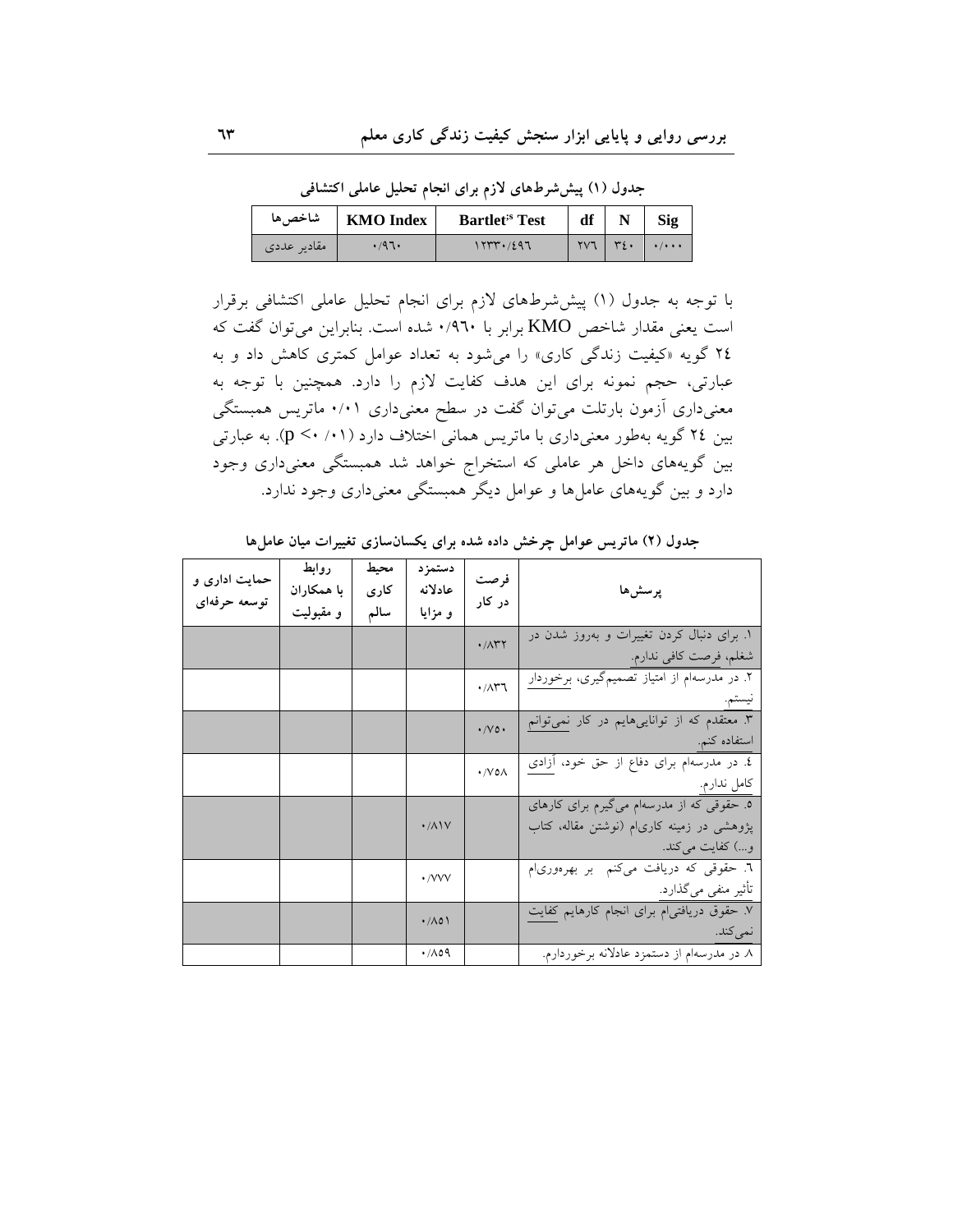| حمایت اداری و               | روابط                 | محيط                             | دستمز د       | فرصت          |                                                                 |
|-----------------------------|-----------------------|----------------------------------|---------------|---------------|-----------------------------------------------------------------|
| توسعه حرفهای                | با همکاران            | کار ی                            | عادلانه       | در کار        | پرسش ها                                                         |
|                             | و مقبولیت             | سالم                             | و مزایا       |               |                                                                 |
|                             |                       | ·/VVA                            |               |               | ۹. مدرسهای که در آن کار میکنم، محیط کاری                        |
|                             |                       |                                  |               |               | سالمي دارد.                                                     |
|                             |                       | $\cdot$ / $\vee$ $\vee$          |               |               | ۱۰. مدرسهام ، محیط مناسبی برای فعالیتهای                        |
|                             |                       |                                  |               |               | آموزشی و یادگیری دارد.                                          |
|                             |                       | $\cdot$ / $\vee$ $\wedge$ $\vee$ |               |               | ۱۱. در مدرسهام، تعداد کلاسها برای تدریس                         |
|                             |                       |                                  |               |               | كافي نيست.                                                      |
|                             |                       | $\cdot$ / $VV9$                  |               |               | ۱۲. مدرسهآم، شرایط کاری رضایت بخشی                              |
|                             |                       |                                  |               |               | دارد.                                                           |
|                             | $\cdot$ /vqr          |                                  |               |               | ١٣. از اينكه عضوى از اين مدرسه هستم،                            |
|                             |                       |                                  |               |               | احساس خرسندی دارم.<br>۱۶. میتوانم بین کار و مدرسه، تعادلی مناسب |
|                             | $\cdot$ /VA)          |                                  |               |               | برقرار كنم.                                                     |
|                             | ·/VVV                 |                                  |               |               | برقرار کنم.<br>۱۵. در مدرسهام، روابط حسنه با همکارانم دارم.     |
|                             |                       |                                  |               |               | ١٦. در روابط كاركنان مدرسه، حس اعتماد                           |
|                             | $\cdot$ /VAA          |                                  |               |               | وجود دارد.                                                      |
|                             |                       |                                  |               |               | ۱۷. از مشارکتم در فعالیتهای توسعه حرفهای                        |
| $\cdot$ / $\vee$ { $\cdot$  |                       |                                  |               |               | مانند                                                           |
|                             |                       |                                  |               |               | پانل، كنفرانس، جلسات باز و  تشويق و تقدير                       |
|                             |                       |                                  |               |               | مىشود.                                                          |
| $\cdot$ /vor                |                       |                                  |               |               | ۱۸. با بالادستانم، رفتاری عادلانه و برابر دارم.                 |
|                             |                       |                                  |               |               | ١٩. براى افراد ايجادكننده شغل، وامهاى ويژه                      |
| $\cdot$ /Vo)                |                       |                                  |               |               | ارائه میشود مانند (فارغ لتحصیلی یا آموزش                        |
|                             |                       |                                  |               |               | ضمن خدمت و …).                                                  |
| $\cdot$ /VV \               |                       |                                  |               |               | ۲۰. مدیران مدرسه با معلمان همکاری میکنند.                       |
| $\cdot$ / $V^{\mu}$         |                       |                                  |               |               | ٢١. برای انجام دادن مناسب كارهايم، فرصت                         |
|                             |                       |                                  |               |               | کافی دارم.<br>۲۲.برای توسعه مهارتهایم در کار،                   |
| $\cdot$ / $\vee$ 79         |                       |                                  |               |               | مساعدتهای لازم را دریافت میکنم.                                 |
|                             |                       |                                  |               |               | ۲۳. از مدیرانم، کمک و مساعدتهای مربوط                           |
| /VI                         |                       |                                  |               |               | به کارم را دریافت میکنم.                                        |
|                             |                       |                                  |               |               |                                                                 |
| $\cdot$ / $V$ $\vee$ $\vee$ |                       |                                  |               |               | ۲٤. برای توسعه حرفهای در کارم از فرصت                           |
| 10/0A0                      | 1/707                 | $1/\cdot \sqrt{r}$               | $1/V \cdot r$ | $1/\tau \tau$ | لازم برخوردارم.<br>مقدار ويژه                                   |
| 72/9۳۸                      | 0/777                 | 2/2V                             | V/197         | $0/00\Lambda$ | درصد واريانس                                                    |
| 72/9٣٨                      | $\lambda Y/\lambda Y$ | $\Lambda V/Y$ ۹٦                 | $VY/\cdot YZ$ | VV/O9V        | درصد تجمعي                                                      |
|                             |                       |                                  |               |               |                                                                 |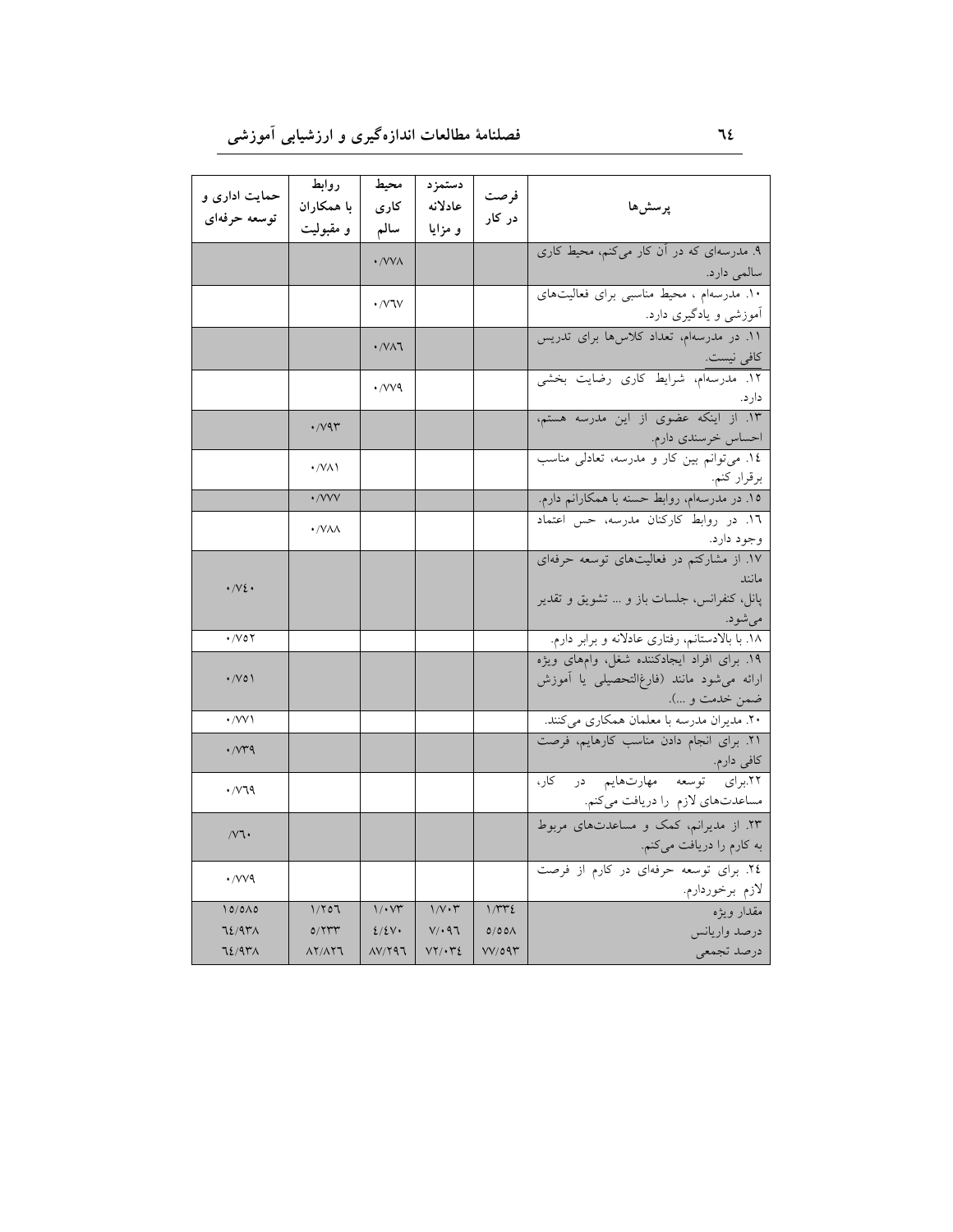برای دوران عوامل از روش دوران متعامد واریماکس استفاده شده است زیرا می خواهیم عواملی داشته باشیم که از یکدیگر مستقل باشند. بارهای عاملی بعد از چرخش در جدول (۲) نشان داده شده است. همچنین عامل های چرخش یافته همبستگی های اولیه را دقیقتر از راه حل چرخش نیافته باز یدید می آورد (اولسن '، ۲۰۱۰).



ناگهانی نمودار در عدد ٥ است و پنج عامل استخراج شدند.

<sup>1</sup>. Olsen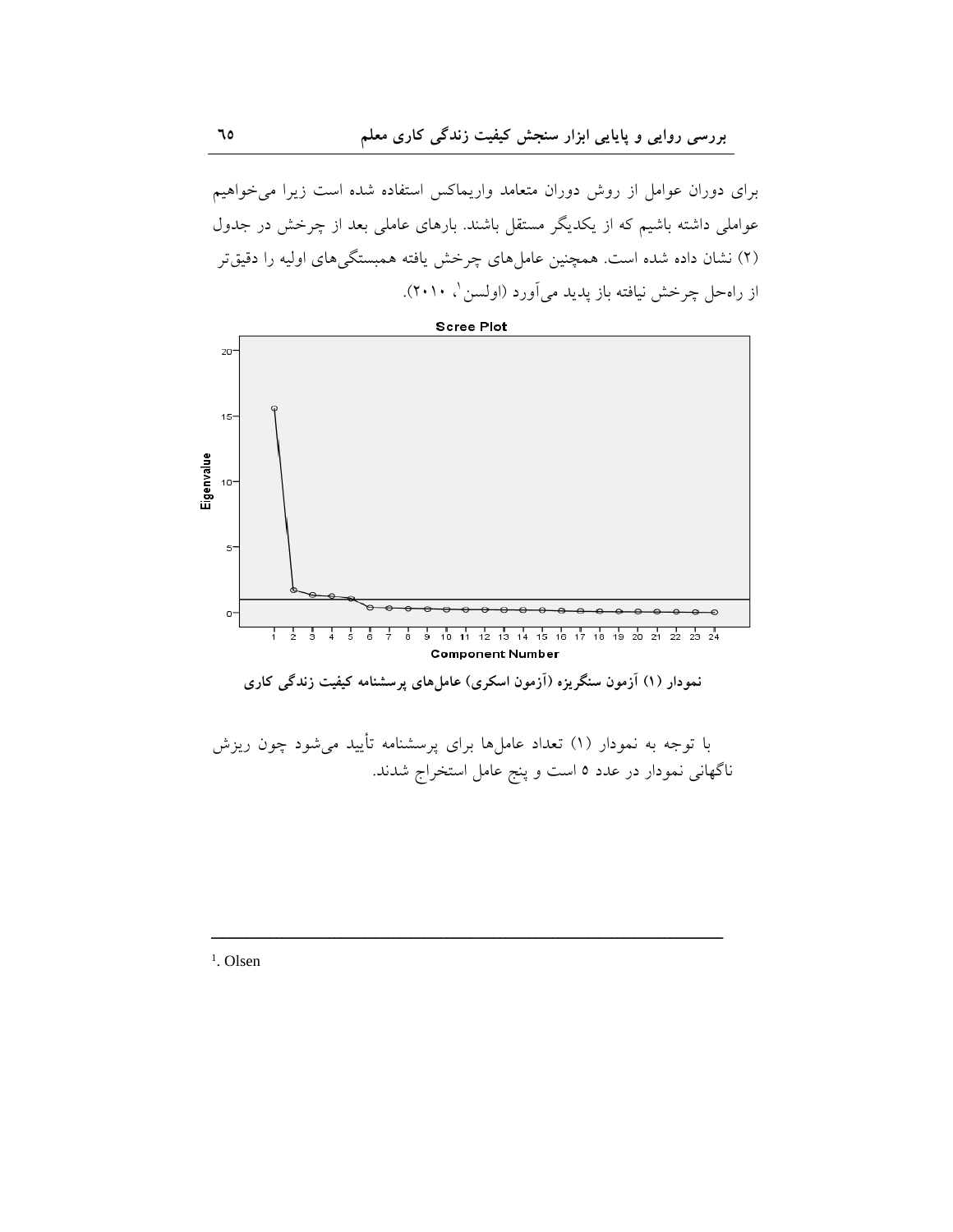

شکل (۲) مدل تحلیل عاملی تأییدی سازه کیفیت زندگی کاری به همراه بارهای عاملی استاندارد (مرتبه دوم)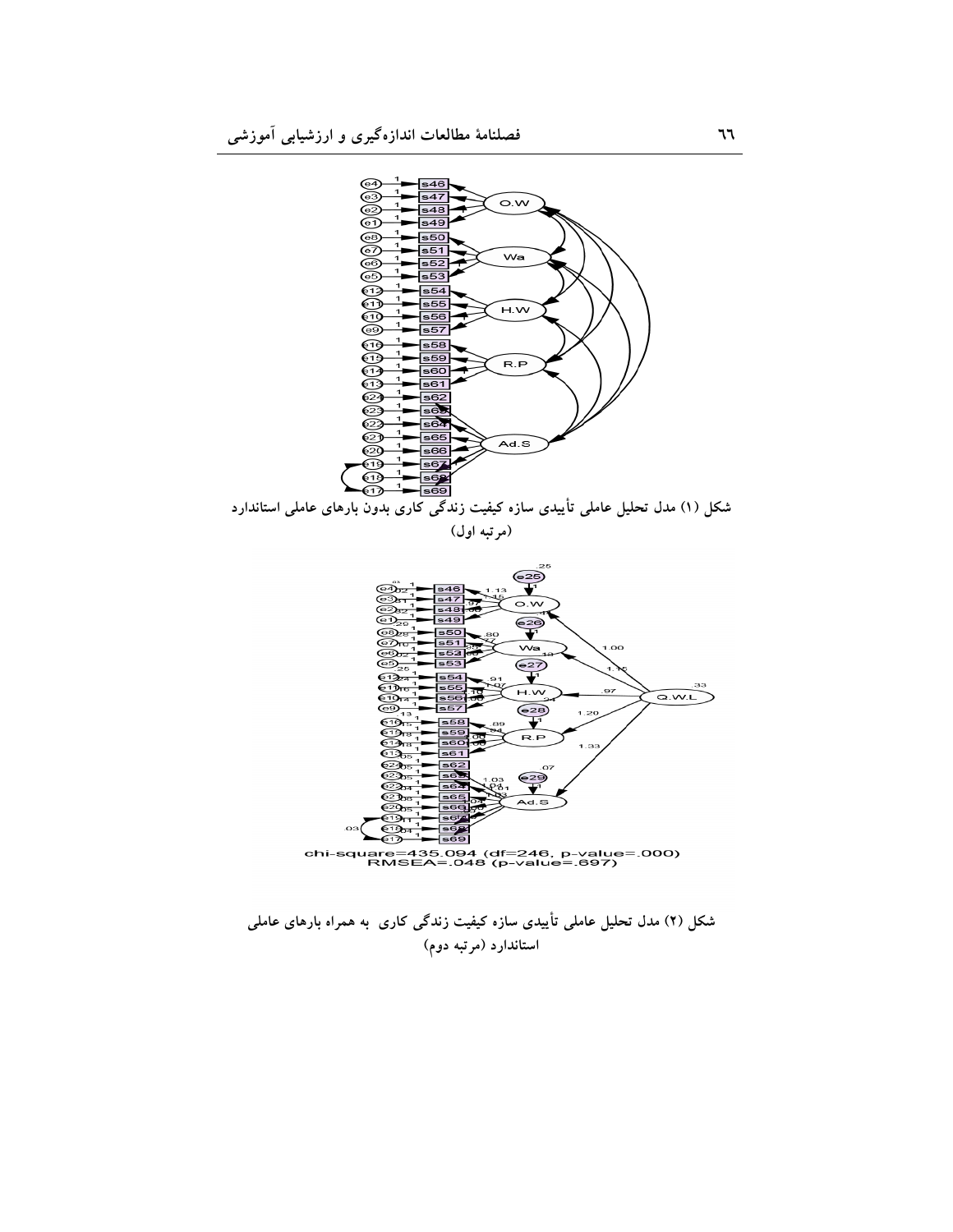| نتيجه              | شاخص نیکویی<br>برازش مشاهده<br>شده                       | حدود شاخص<br>برای برازش خوب | حدود شاخص<br>برای برازش مورد<br>قبول | نوع شاخص نیکویی<br>برازش          |
|--------------------|----------------------------------------------------------|-----------------------------|--------------------------------------|-----------------------------------|
| برازش خوب          | (727)270/19                                              | نسبت آماره                  | نسبت أماره                           | $(df)/ X^2$                       |
| برازش خوب          | $<\!\!\boldsymbol{\cdot}\!$ / $\!\!\boldsymbol{\cdot}$ 0 | به درجه آزادي               | به درجه آزادي                        | (P-value) $X^2$ اَزمون            |
| برازش خوب          | 1/V1                                                     | (کمتر از ۳)                 | (كمتر از ٥)                          | به درجه آزادي<br>$x^2$ نسبت آماره |
| برازش خوب          | $\cdot/\cdot\,$ ٤ $\wedge$                               | کمتر از ۰/۰٥                | کمتر از ۰/۰۸                         | <b>RMSEA</b>                      |
| برازش خوب          | ۰/٦٩                                                     | بیشتر از ۰/۱                | بیشتر از ۰/۰٥                        | P(RMSEA<0.05)                     |
| برازش خوب          | ۰٬۹۸                                                     | بیشتر از ۰/۹٥               | بیشتر از ۰/۹۰                        | <b>CFI</b>                        |
| برازش خوب          | ۰٬۹۸                                                     | بیشتر از ۰/۹٥               | بیشتر از ۰/۹۰                        | <b>NNFI</b>                       |
| برازش مورد<br>قبول | $\cdot$ /9 $\cdot$                                       | بیشتر از ۰/۹۰               | بیشتر از ۰/۸٥                        | <b>GFI</b>                        |
| برازش مورد<br>قبول | $\boldsymbol{\cdot}$ /<br>AA                             | بیشتر از ۰/۹۰               | بیشتر از ۰/۸٥                        | AGFI                              |

جدول (۳) شاخصهای نیکویی برازش مدل تحلیل عاملی تأییدی کیفیت زندگی کاری

با توجه به جدول (٣) تمام شاخصهای تأییدکننده برازش مدل تأیید می شود؛ بنابراین پرسشنامه کیفیت زندگی کاری معلمان با ساختار پنجمؤلفهای از برازش قابل قبول و مطلوبی برخوردار است.

روايي همگرا و واگرا' برای بررسی روایی همگرا و واگرا از جدیدترین روش سنجش روایی همگرا و واگرا و گزارش پارامترهای زیر استفاده شده است: روایی همگرا و واگرا بعد از تأیید برازش مدل بررسی شده است. روایی همگرا با استفاده تحلیل عاملی تأییدی هر یک از سازههای تحقیق بررسی میشود و روایی واگرا با استفاده از مدل تحلیل عاملی تأييدي كل سازهها در كنار يكديگر صورت مي يذيرد.

<sup>&</sup>lt;sup>1</sup>. Convergent and Divergent - Validity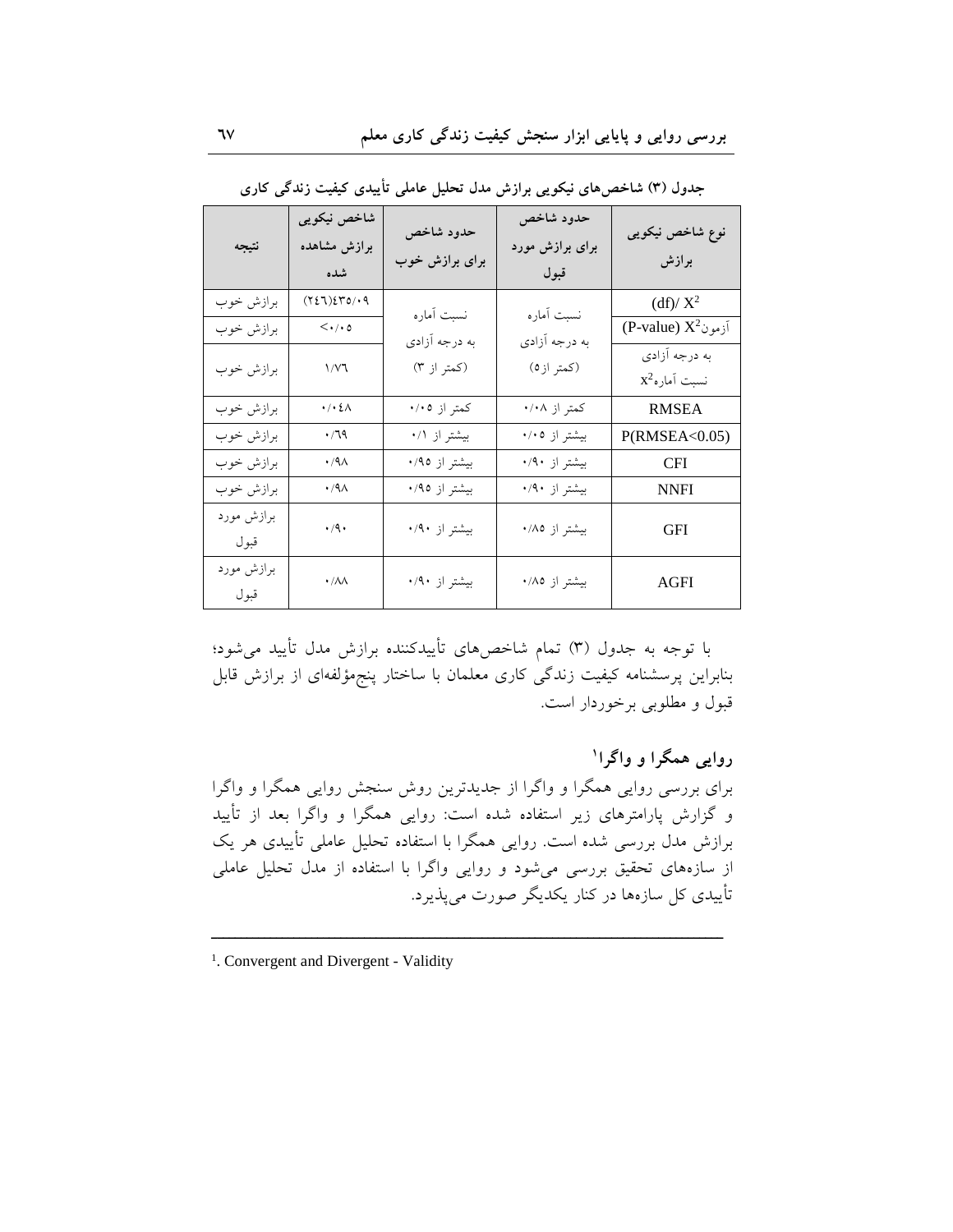| ميانگين مجذور<br>واريانس<br>مشترک (ASV) | حداكثر مجذور<br>واريانس<br>مشترک(MSV) | ميانگين واريانس<br>استخراجي (AVE) | پایایی سازەای<br>(CR) | شاخص ها                       |
|-----------------------------------------|---------------------------------------|-----------------------------------|-----------------------|-------------------------------|
| .7242                                   | $\cdot$ /09.                          | $\cdot/\Lambda \cdot \Lambda$     | .795                  | فرصت در کار                   |
| $\cdot$ rre                             | .7207                                 | $\cdot$ / $\vee$ 9 $\tau$         | $\cdot$ /9۳۸          | دستمزد عادلانه و<br>مزايا     |
| $\cdot$ /217                            | .7071                                 | $\cdot$ / $V\Upsilon\Upsilon$     | .7911                 | محيط كارى سالم                |
| .7242                                   | $\cdot$ /09.                          | $\cdot/\wedge\cdot\mathcal{A}$    | .795                  | روابط با همکاران و<br>مقبوليت |
| $\cdot$ /0 $\uparrow \wedge$            | .709.                                 | .470                              | .49.                  | حمایت اداری و<br>توسعه حرفهاي |

جدول (٤) بررسی شاخصهای روایی همگرا و واگرای سازه کیفیت زندگی کاری

پس از برازش مناسب مدل در تحلیل عاملی تأییدی برای بررسی روایی همگرا می توان دید که؛ مقدار CR (پایایی سازهای) بزرگتر از ۰/۷ است – همه بارهای عاملی معنیدار هستند - همه بارهای عاملی استاندارد بزرگتر از ۰/۵ هستند – میانگین واریانس استخراجی (AVE) بزرگتر از ۰/۵ است و پایایی سازهای (CR) بزرگتر از میانگین واریانس استخراجی (AVE) است. برای بررسی روایی واگرا می توان دید که؛ »مقدار میانگین واریانس استخراجی (AVE) بزرگتر از حداکثر مجذور واریانس مشترک (MSV) است- مقدار میانگین واریانس استخراجی (AVE) بزرگتر از میانگین مجذور واریانس مشترک (ASV) است.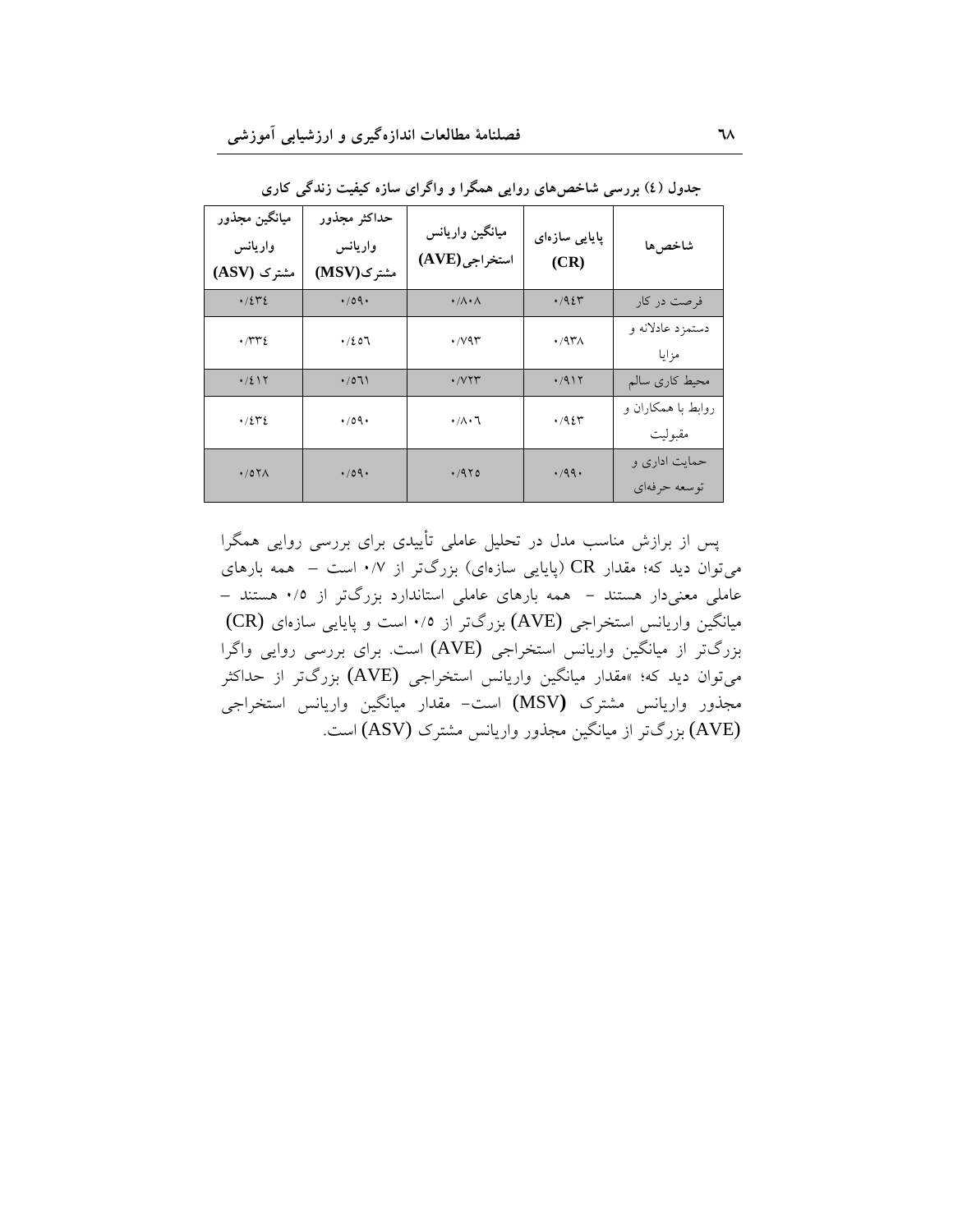یایایی`

| (p-value)<br>زوجی t آزمون | ضريب<br>همبستگي<br>درونخوشهای<br>(ICC) | ضريب<br>همبستگي<br>پيرسون | تعداد<br>سؤالات | نماد<br>سازه | نام سازه                         |
|---------------------------|----------------------------------------|---------------------------|-----------------|--------------|----------------------------------|
| $\cdot$ /2)               | $\cdot/\Lambda$                        | $\cdot/\lambda$           | ٤               | O.W          | فرصت در کار                      |
| $\cdot$ /17               | $\cdot$ /70                            | $\cdot$ / $\vee\tau$      | ٤               | W            | دستمزد عادلانه و مزايا           |
| $\cdot$ / $\gamma$ /      | $\cdot/\Lambda$                        | $\cdot/\Lambda$ 0         | ٤               | H.W          | محيط كارى سالم                   |
| $\cdot$ / $\uparrow$      | $\cdot$ / $\vee$ $\vee$                | $\cdot/\wedge$            | ٤               | R.P          | روابط با همكاران<br>و<br>مقبوليت |
| .120                      | $\cdot$ /19                            | $\cdot/\Lambda$ ٥         | $\lambda$       | Id.S         | حمایت اداری و توسعه<br>حر فەاي   |
| $\cdot$ /۳۲               | $\cdot$ /VA                            | $\cdot$ /vq               | ۲٤              |              | کل (کیفیت زندگی کاری)            |

جدول (٥) بررسی ثبات سازههای مقیاس کیفیت زندگی کاری

برای بررسی ثبات سازهها از بازآزمایی (ضریب همبستگی درون(دهای) استفاده شد. همانطور که در جدول (٥) مشخص است، ضریب همبستگی پیرسون و همچنین ICC برای همه سازهها بزرگتر از ۰/٦٠ است که نشان از بالا بودن توافق پاسخگویی افراد به سازهها دارد و همچنین مقدار p حاصل از آزمون t- زوجی نیز بزرگتر از ۰/۰۵ است که نشاندهنده معنیدار نبودن میانگین نمره سازهها در هر بار سنجش آزمودني هاست.

<sup>1</sup>. Reliability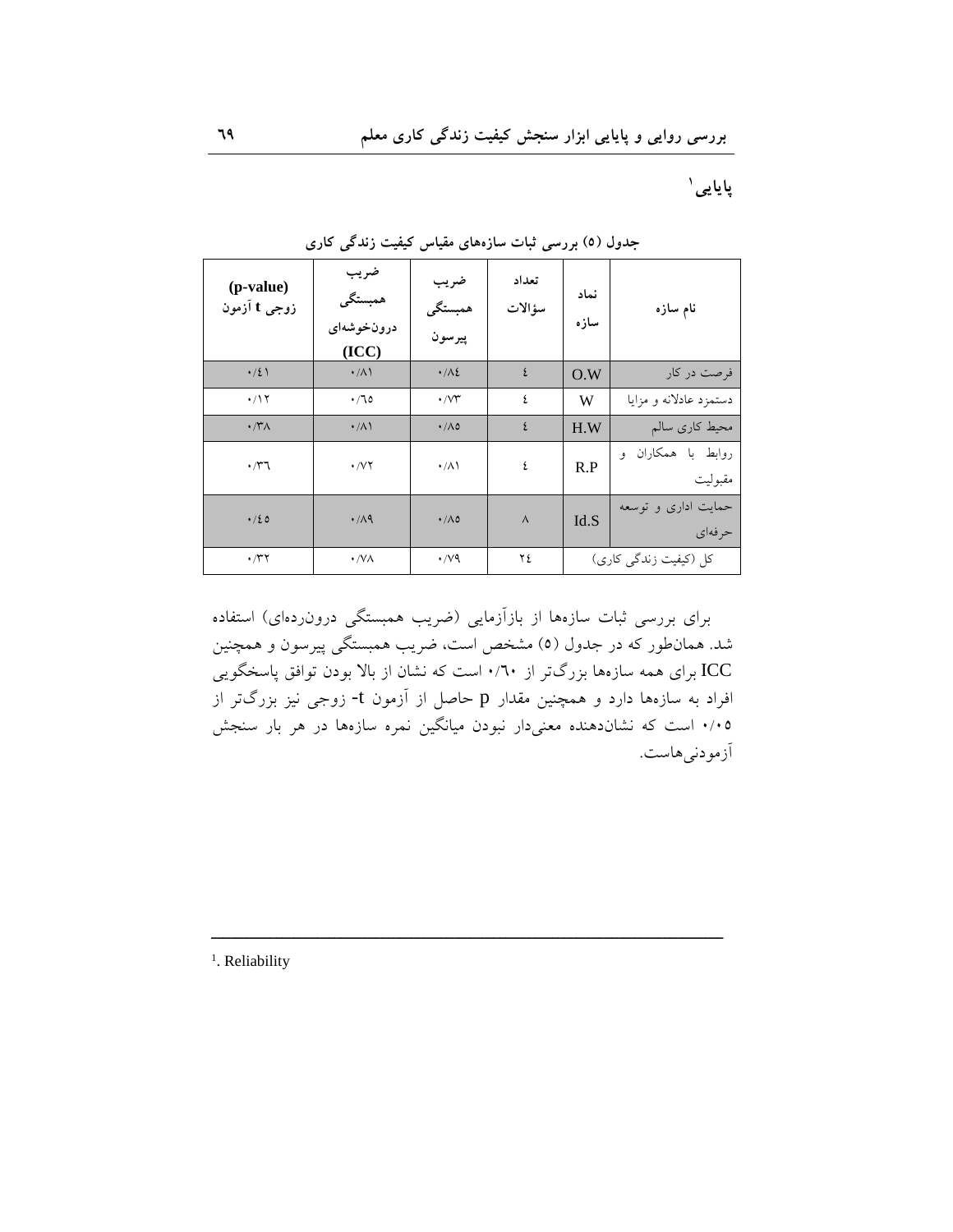| مقدار ألفاي كرنباخ | تعداد سؤالات | نماد سازه | نام سازه                   |
|--------------------|--------------|-----------|----------------------------|
| .192               |              | Q.W       | فرصت در کار                |
| $\cdot$ /92        |              | W         | دستمزد عادلانه و مزایا     |
| $\cdot$ /9)        |              | H.W       | محیط کاری سالم             |
| .46                |              | R.P       | روابط با همکاران و مقبولیت |
| .799               |              | Id.S      | حمایت اداری و توسعه حرفهای |
| $\cdot$ /9 $\vee$  | ۲٤           |           | کل (کیفیت زندگی کاری)      |

جدول (٦) بررسی سازگاری درونی (یاپایی) مقیاس کیفیت زندگی کاری

با توجه به مقادیر به دست آمده از آلفای کرنباخ در جدول (٦) میتوان نتیجه گرفت که هر یک از سازههای مقیاس کیفیت زندگی کاری از سازگاری درونی خوبی برخوردار است بنابراين پايايي اين سازه پذيرفته مي شود.

### بحث و نتیجهگیری

هدف از اجرای این پژوهش، بررسی روایی و پایایی نسخه فارسی پرسشنامه کیفیت زندگی کاری معلمان بود. در این رابطه، ۳٤٠ معلم که در مدرسههای متوسطه نواحی ۱.۲ و ٤ شهر تبریز مشغول به خدمت بودند، بهعنوان نمونه آماری انتخاب شدند. نتایج یافتهها نشان داد که پرسشنامه کیفیت زندگی کاری معلمان در جامعه مورد نظر از روایی و پایایی مطلوب و قابل قبولی برخوردار است. نتایج این بخش از یافته با یافتههای مانجو (٢٠١٤)، جوفره و همکاران (٢٠١٥) و یانگ و همکاران (٢٠١٥) هماهنگ است.

بهطور کلی، با نتایج به دست آمده از پژوهش حاضر میتوان بهآسانی و کیفیت مطلوب ترجمه، روایی و پایایی مناسب نسخه فارسی پرسشنامه کیفیت زندگی کاری معلمان پی برد. از مهمترین ویژگیهایی که در انتخاب یک ابزار باید مدنظر باشد و توجه به اَن مورد تأکید صاحبنظران قرار گیرد، اَسانی ترجمه و کیفیت مطلوب نسخه ترجمه شده به زبان دوم است. بدین معنی که این طراحان همواره در انتخاب و کاربرد واژهها، عبارتها و جملههامیکوشند که تا حد ممکن از موارد مبهم، نامأنوس، غیر شفاف و دارای معانی متعدد پرهیز کرده و بدین وسیله فرایند ترجمه و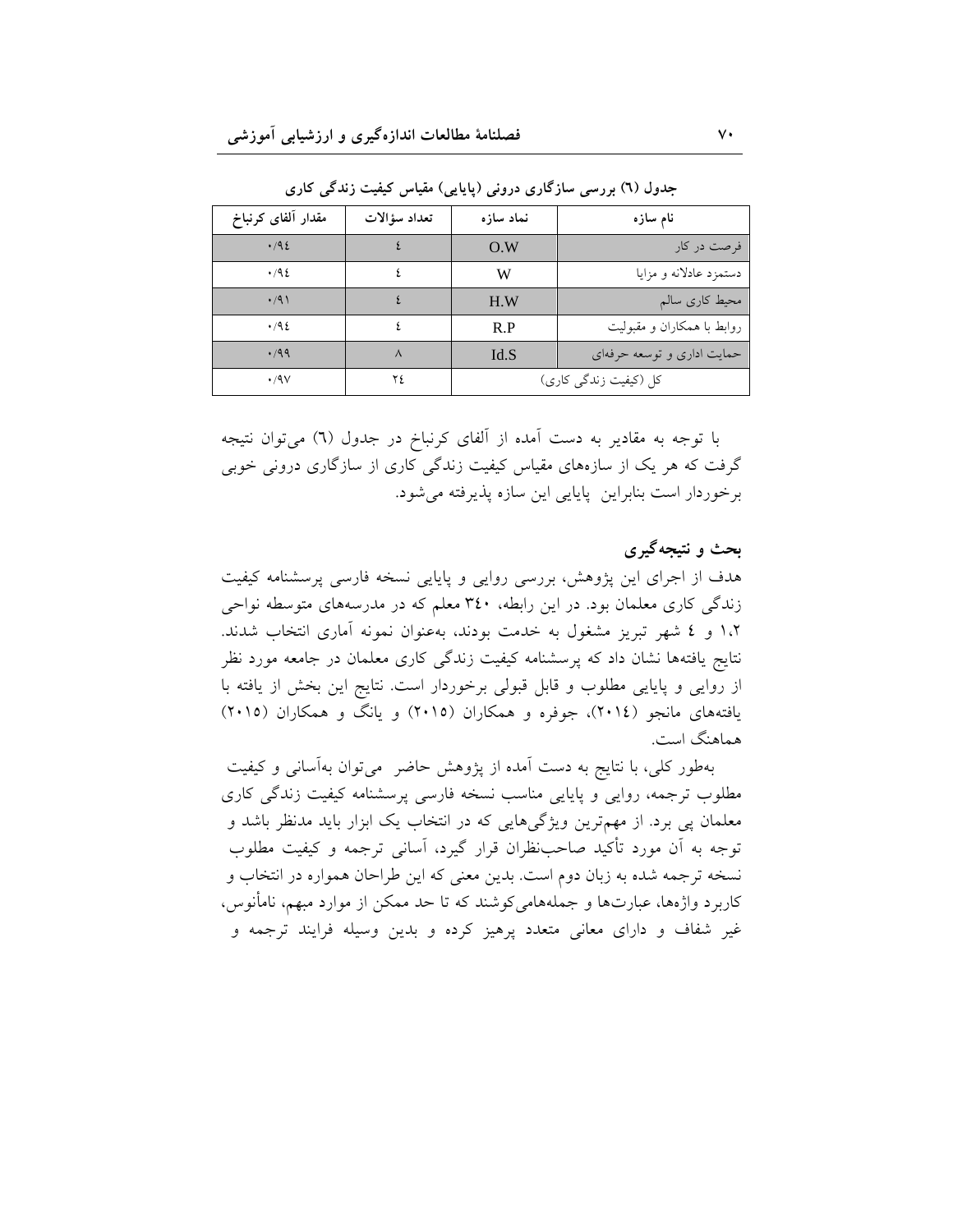معادلسازی متن ابزار را به یک زبان دیگر تا حد ممکن تسهیل کنند. بهطور حتم وجود یک متن روان و واضح در ابزار سبب خواهد شد تا مترجمان بتوانند نسخههای اولیه ترجمه شده این مقیاس را بهمنظور انجام مراحل بعدی پژوهشهای خود تهیه کنند (هارینگتون<sup>'</sup>، ۲۰۰۸). در این پژوهش نیز چنین امتیازی بهوضوح دیده می شود. بهعبارتی، وجود چند مترجم همکار در این پژوهش که تسلط و تجربه قابل قبولی در ترجمه متون انگلیسی به فارسی داشتند بهصورت کمی و قابل محاسبه و قابل گزارش، آسانی و کیفیت مطلوب و رضایتبخش فرایند ترجمه و معادل سازی را مورد تأیید قرار دادند. همچنین، از تعیینکنندهترین مسائل در ساختن آزمون، روایی آن است. درحالي كه پايايي با دقت و همساني أزمون سروكار دارد، روايي، أنچه را كه أزمون باید بهدقت اندازه بگیرد، میسنجد. آزمون در صورتی دارای روایی است که آنچه را که مورد نظر است بهدقت اندازهگیری کند (لدسما و والرو<sup>۲</sup>، ۲۰۰۷). در این یژوهش، روایی ظاهری، محتوا، همگرا، واگرا، روایی سازهآیتمها بررسی شد. روایی ظاهری از جهت واضح بودن و ساده و قابل فهم بودن هر یک از پرسشها، پاسخها و توضیحات نسخه فارسی پرسشنامه سطح کیفیت زندگی کاری در معلمان و مناسب بودن ترجمه پرسشنامه، مناسب بودن پرسشنامه برای جامعه ایران، قابل فهم بودن پرسشنامه و مناسب بودن پرسشنامه برای نیازسنجی بررسی شد. در پایان، پس از اصلاح تعدادی از پرسشها (پرسشها ۲۱، ۱۸،۷، ۵، ٤، ۱) که از لحاظ مفهومی و واضح بودن، دچار مشکل بودند، یافتهها نشان داد آیتمهای نسخه فارسی پرسشنامه سطح كيفيت زندگي كاري در معلمان به لحاظ واضح، ساده و قابل فهم بودن، مناسب بودن ترجمه، مناسب بودن براي جامعه ايران و مناسب بودن براي نيازسنجي، مطلوب و قابل قبول است. در تمامی آیتمهای پرسشنامه به غیر از ٦ آیتم، بیشتر پاسخها به گزینههای اول (کاملاً واضح است) و دوم (واضح است) معیارهای مطرح شده اختصاص داشت. ٦ آیتم مورد نظر با استفاده از پیشنهادهای مطرح شده، اصلاح شدند که این پیشنهادها در بخش یافتهها توضیح داده شدهاند. برای بررسی روایی محتوا از روش لاوشه استفاده شد و برای به دست آوردن نمره روایی محتوی (CVI)، تمام

- $<sup>1</sup>$ .Harrington</sup>
- <sup>2</sup>. Ledesma & Valero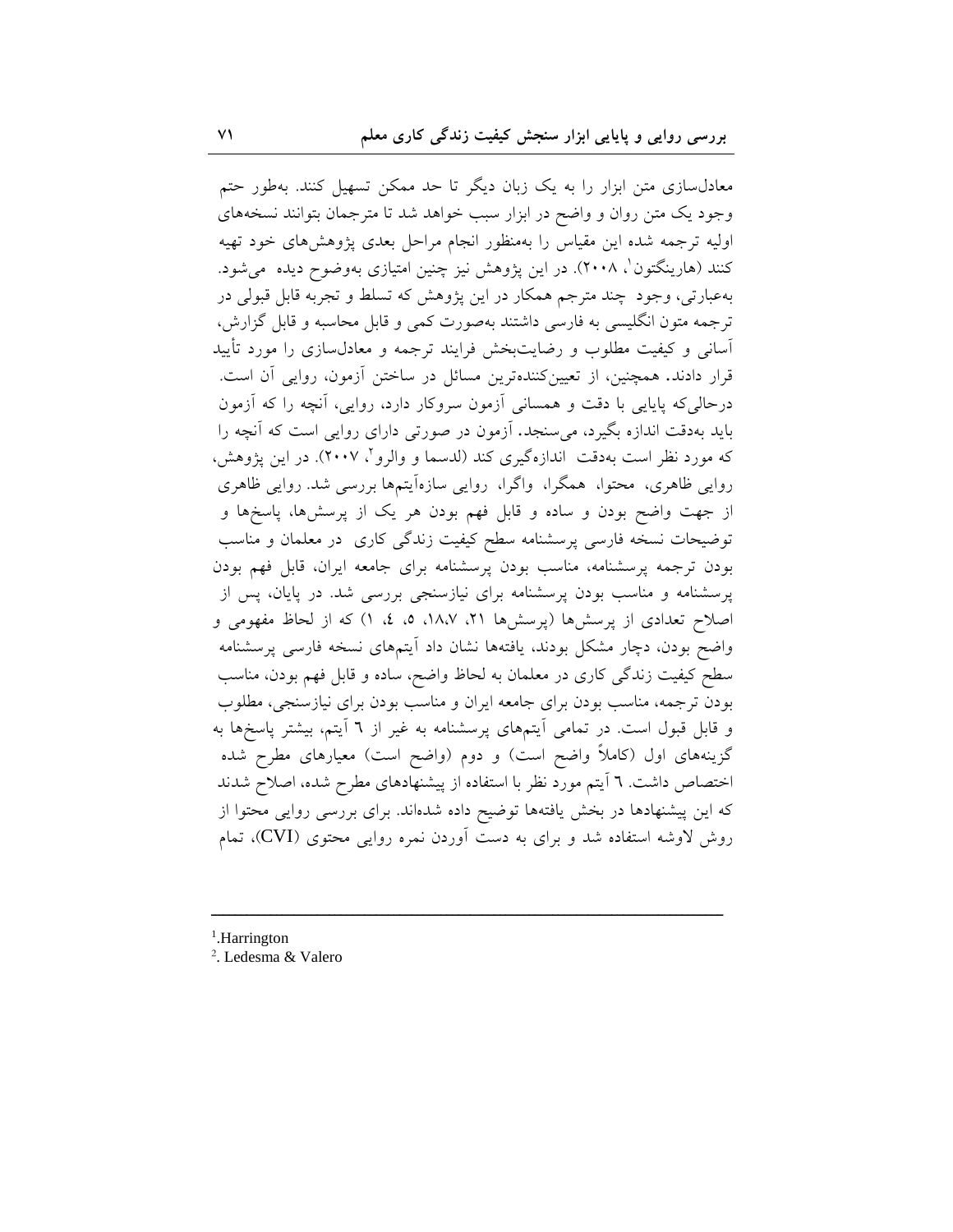نمرات CVR تمام گویهها با یکدیگر جمع و تقسیم بر کل تعداد گویهها (٢٤ گویه) شد و عدد نهایی CVI برابر با ۰/۸۷ به دست آمد.

برای بررسی روایی سازه از تحلیل عاملی تأییدی استفاده شد که پیش از انجام تحلیل عاملی تأییدی، تحلیل عاملی اکتشافی بهمنظور اطمینان از ایجاد ساختار پنج مؤلفهای پرسشنامه کیفیت زندگی کاری معلمان انجام گرفت (دو نمونه مجزا از معلمان). پس از آنالیز عاملی، پنج عامل- فرصت در کار '، دستمزد عادلانه و مزایا '، محیط کاری سالم"، روابط با همکاران و مقبولیت<sup>؛</sup> حمایت اداری و توسعه حرفهای°– استخراج شدند که بهصورت موردی در پژوهشهای دیگر گزارش شده بودند. بارهای عاملي آيتمها بالاي ٣+ بودند بنابراين هيچ آيتمي از پرسشنامه حذف نشد. مقادير ويژه عوامل بالای یک است. با توجه به اینکه نامگذاری عوامل به نظر پژوهشگران بستگی دارد و قبلاً توسط طراحان پرسشنامه (ایلگان و همکاران (٢٠١٤) نامگذاری شده بود، امکان دارد شباهت بیشتری بین ساختار عوامل از پژوهشهای مختلف موجود باشد که میتواند بهعنوان شاهدی برای مقایسه ظاهری متغیرها به کار رود. همچنین نشانگر تأکید بیشتر معلمان جامعه مورد نظر بر جنبههای خاص از مدیریت و دیدگاه آنها به کیفیت زندگی کاری باشد. بنابراین شناسه عاملها، نامهایی است که پژوهشگران خارجی نامگذاری کردهاند. نکته باارزش دیگر این است که پژوهش حاضر در اجرای پرسشنامه کیفیت زندگی کاری معلمان، ساختار عاملی مشابه پژوهش های ایلگان و همکاران (٢٠١٤) و مانجو (٢٠١٤) به دست آورد. عامل محیط کاری سالم با واریانس تجمعی (٨٧/٢٩٦) مقدار قابل توجهی از واریانس را در خصوص درک متغیرها توضیح میدهد و پس از آن به ترتیب، عوامل روابط با همکاران و مقبولیت (٨٢/٨٢٦)، فرصت در كار (٧٧/٥٩٣)، دستمزد عادلانه و مزايا (٧٢/٠٣٤) و حمايت اداری و توسعه حرفهای (٦٤/٩٣٨) قرار دارند. نتایج شاخصهای برازش حاصل از تحلیل عاملی تأییدی نشان داد که مدل پنج عاملی استخراج شده از تحلیل عاملی،

- <sup>3</sup>. Healthy Workplace
- <sup>4</sup>. Relationship with Colleagues & Acceptability
- <sup>5</sup>. Organizational Support & Professional Development

<sup>&</sup>lt;sup>1</sup>. Opportunities at Work

<sup>&</sup>lt;sup>2</sup>. Fair Wages & Benefits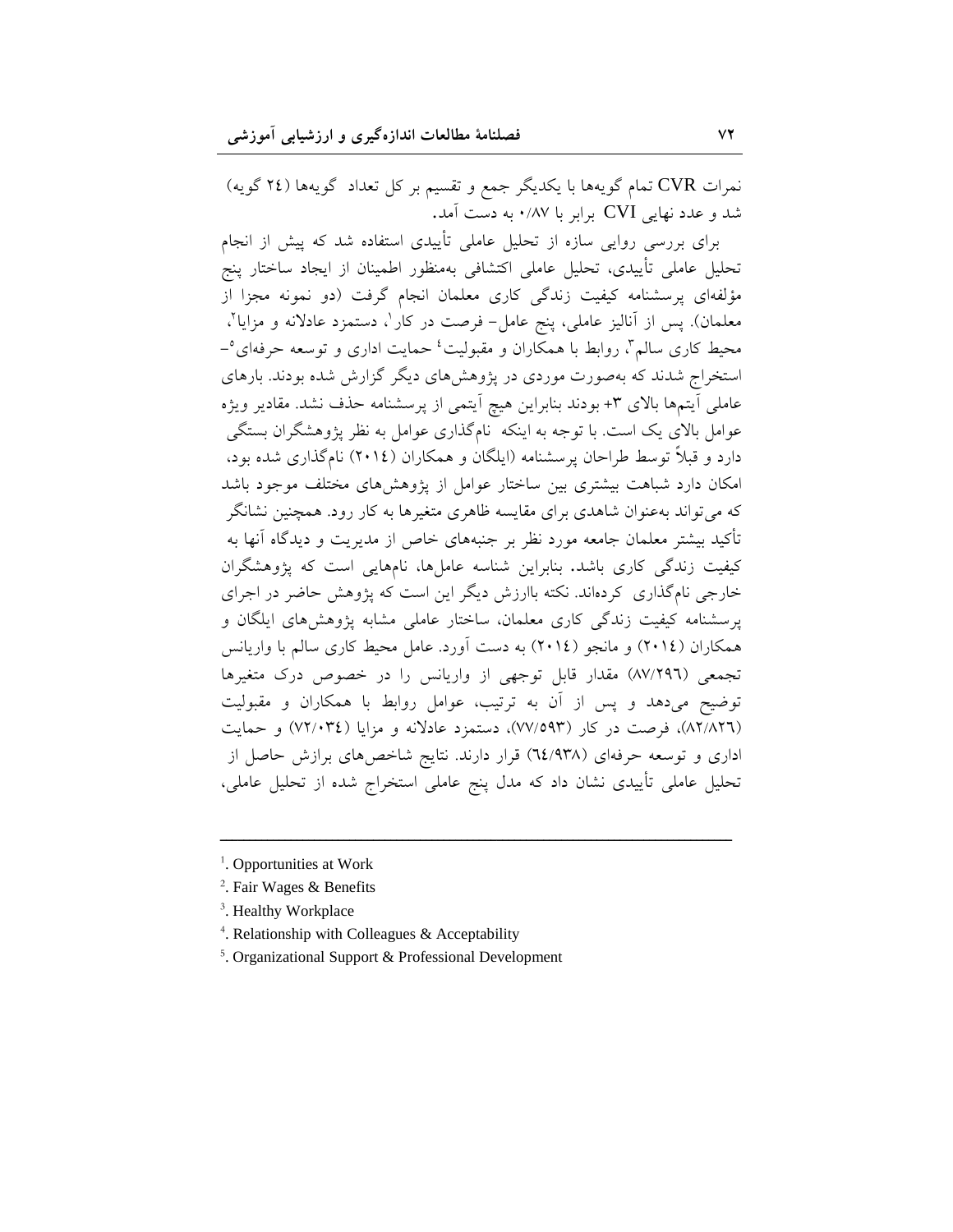برازش خوبی را نشان میدهد و بیانگر تجانس درونی قابل قبول پرسشهای یرسشنامه است و روایی منطقی و مناسبی را در اندازهگیری و سنجش آنچه قصد اندازهگیری آن در محیط کار وجود داشت، ارائه میکند. پایایی پرسشنامه سطح کیفیت زندگی کاری برای معلمان نیز در پژوهش حاضر بررسی شد. پایایی نمرههای به دست آمده از یک ابزار همیشه یکی از مهمترین ویژگیهای آن ابزار است که کاربرد مطمئن أن را در محیطهای بالینی و تحقیقی امکانپذیر میسازد و باید مورد توجه پژوهشگران قرار گیرد (کازبای'، ۲۰۰۹). نتایج ضریب همبستگی پیرسون بین نمرههای آزمون - بازآزمون برای نمره کل پرسشنامه ۰/۸٤ به دست آمد. ضریب همبستگی درون ردهای برای نمره کل ۰/۷۸ محاسبه شد و ضریب آلفای کرونباخ ۰/۹۷ به دست آمد.

بهعنوان نتیجهگیری کلی می توان گفت که پرسشنامه کیفیت زندگی کاری معلمان بهعنوان یک ابزار مناسب و قابل استفاده در پژوهشهای تربیتی است اما تاکنون روایی و پایایی این پرسشنامه به زبان فارسی بررسی نشده بود. درمجموع بر اساس نتایج به دست آمده از این بررسی و مقایسه آنها با سایر مطالعات در این زمینه، چنین استنباط می شود که ابزار ترجمه شده در بازآزمایی و پایایی نسبتاً خوب عمل کرده است و در مقایسه با سایر مطالعات و ترجمههای انجام گرفته در سایر کشورها نتایج نسبتاً مطلوبی داشته است. با استفاده از این ابزار، امکان مقایسه نتایج پژوهشهای داخلی با مطالعات در کشورهای دیگر وجود دارد بهگونهای که میتواند سبب اتخاذ رویکردهایی جامعنگرتر و عمیقتر از سوی سیاستگذاران و دستاندرکاران عرصه تعلیم و تربیت و سلامت روانی معلمان شده و گامی در جهت تلاش و یژوهش بیشتر برای رشد و تعالی جامعه معلمان باشد.

# محدودیتهای پژوهش – صداقت معلمان در پاسخ دهی – استفاده از معلمان بهعنوان جامعه آماري – موقعیت زمانی و مکانی شهر تبریز – همکاري نکردن برخي از معلمان

 $1$ . Cozby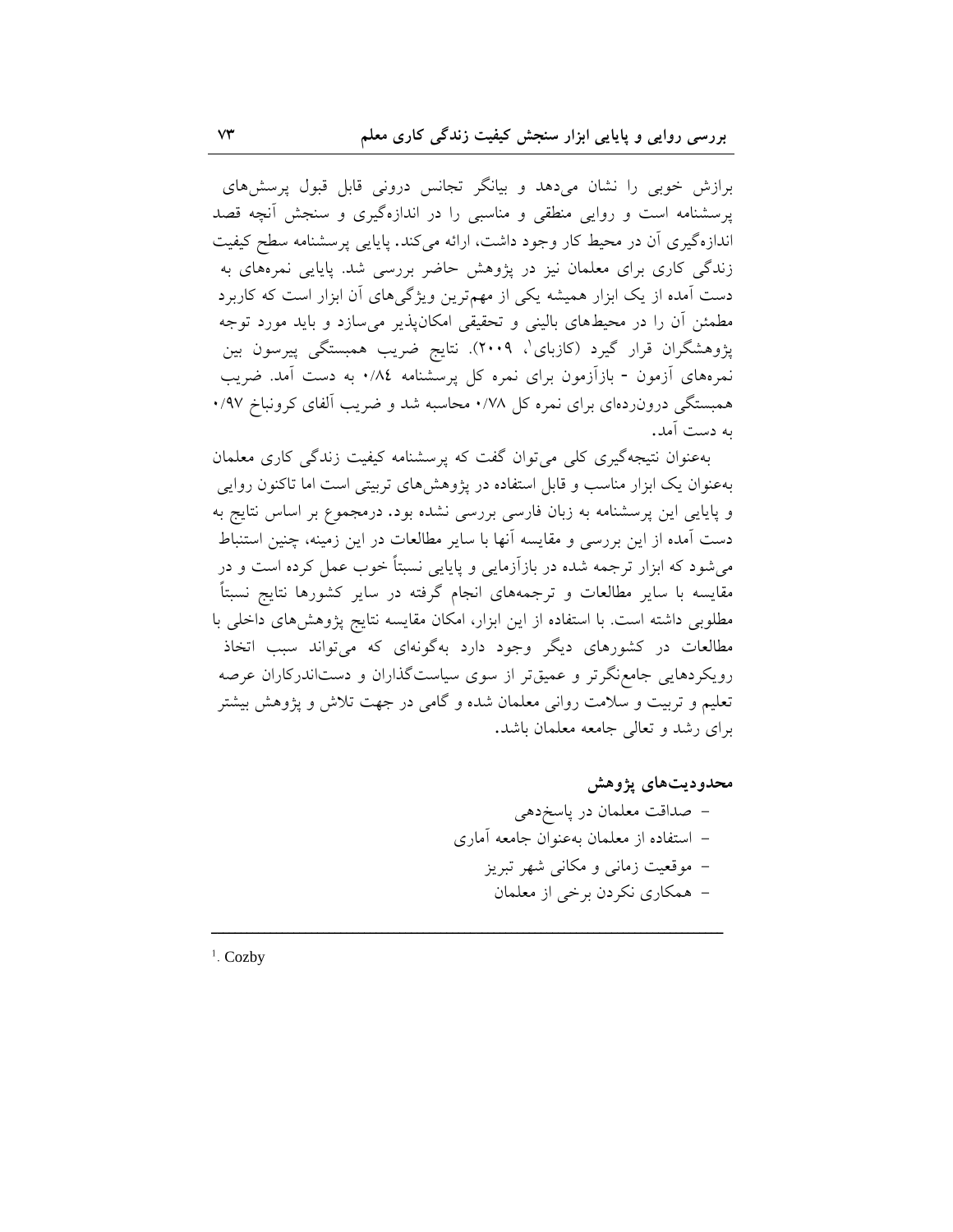– ترجمه ابزار به زبان فارسی و جایگزینی واژههایی از ابزار با واژههای بومی ايراني – حجم نمونه – خطای نمونهگیری.

پیشنهادهای پژوهشی – بررسی روایی و پایایی پرسشنامه کیفیت زندگی کاری معلمان در جامعه آماری د بگر – بررسی رابطه کیفیت زندگی کاری معلمان با متغیرهایی مانند تعهد سازمانی، توانمندسازی و … – مقايسه كيفيت زندگي كاري معلمان در مدرسههاي دخترانه و پسرانه – بررسی تأثیر کلاس۵های أموزش ضمن خدمت، کنفرانس۱ا و پانل۱ها بر کیفیت زندگی کاری معلمان.

پیشنهادهای کاربر دی – معرفی این پرسشنامه از سوی مسئولان أموزشی به استادان و دانشجویان – پیشنهاد استادان راهنما و مشاور به دانشجویان برای استفاده از این پرسشنامه برای سنجش کیفیت زندگی کاری در جامعه معلمان بهجای استفاده از پرسشنامه کیفیت زندگی کاری عمومی.

**تشکر و قدردانی**: از سازمان کل آموزش و پروش شهر تبریز بهویژه بخش آمار و اطلاعات و سازمان آموزش و پروش نواحی ۱،۲ و ٤، مدیران مدرسههای این نواحی و همه معلمانی که بهعنوان جامعه آماری و آزمودنیهای این پژوهش بودند و در اجرای این پژوهش ما را یاری کردند، نهایت تشکر و قدردانی را می نمایم.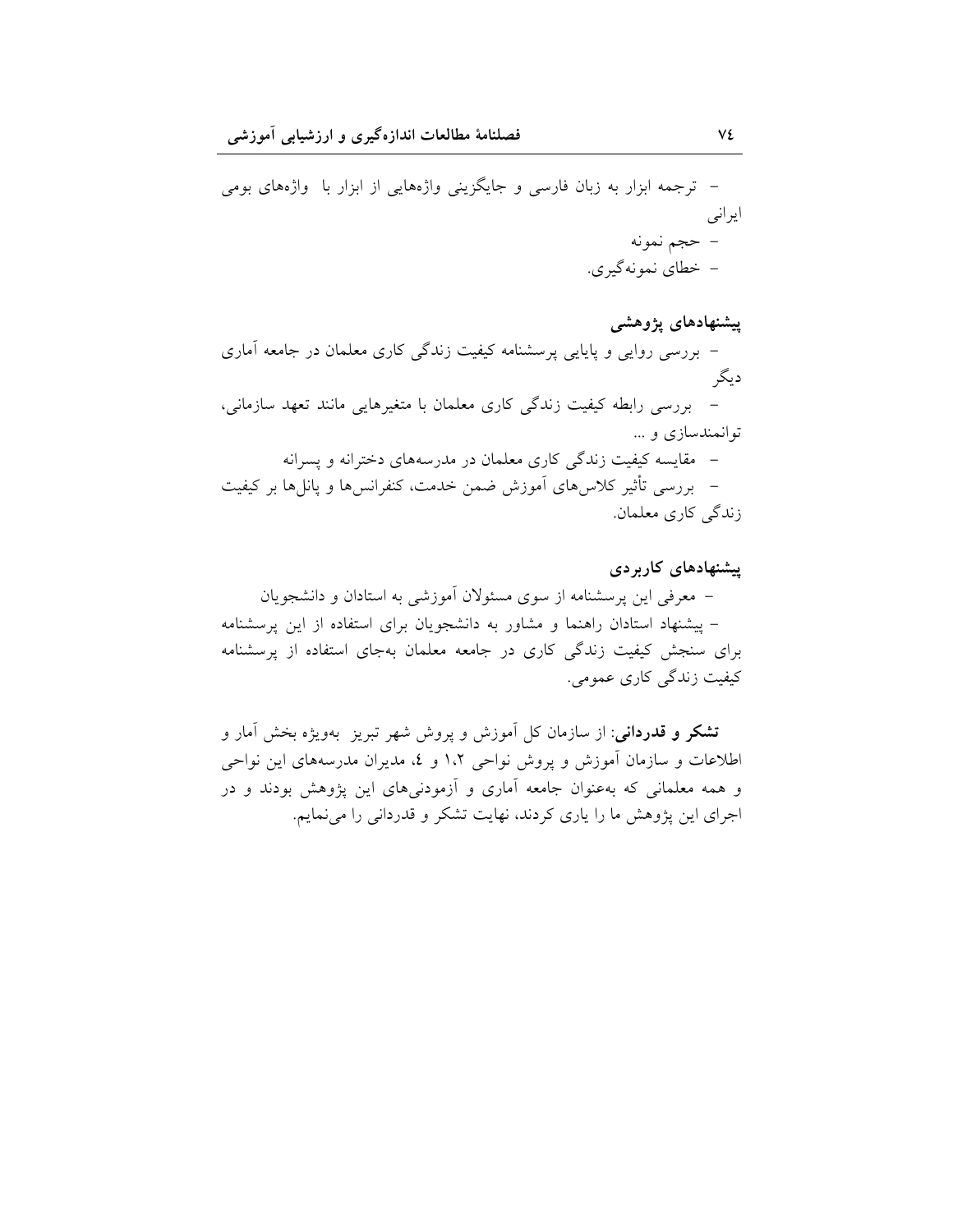منابع

- Ballou, B. & Godwin, N. H. (2007). Quality of Work Life. Strategic Finance; 89 (4), 10 23.<br>Cooper, D. & Schindler, P. (2005). Marketing Research; Boston: McGraw-Hill.
	-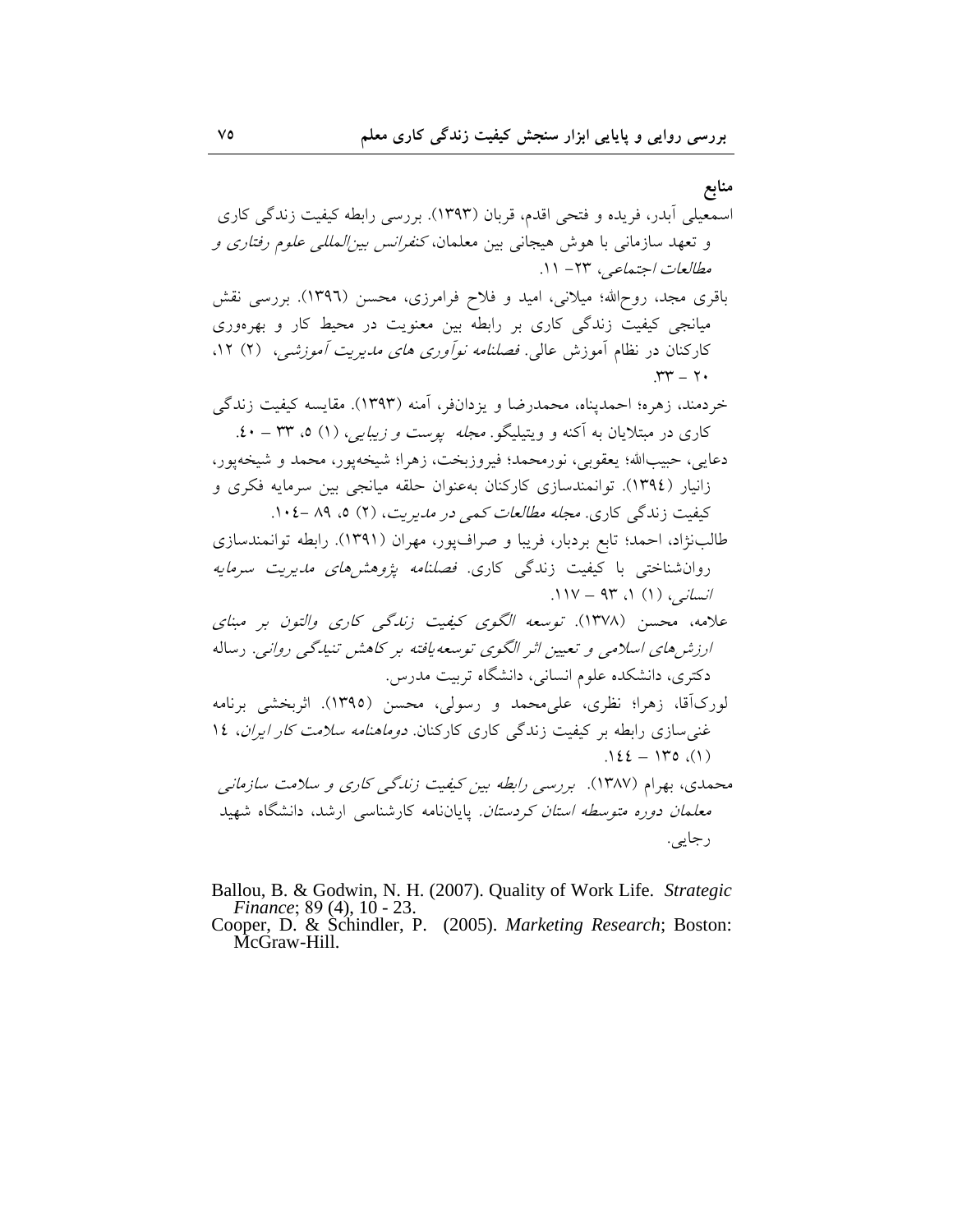Cozby, P. C. (2009). *Methods in behavioral research*, 10th Ed; Boston: McGraw-Hill Higher Education; Print.

- Golafshani, N. (2013). Understanding Reliability and Validity in Qualitative Research; *The Qualitative Report*; 8 (4): 597- 607.
- Harrington, D. (2008). *Confirmatory Factor Analysis*. Oxford University Press.
- Ilgan, A. & Ata, A.; Zepeda, S. J. & Ozu cengiz, O. (2014). Validity and reliability study of Quality of School Work Life (QSWL) scale. *International Journal of Human Sciences*, 11 (2), 114 – 137.
- Jofreh, M.; Yasini, A.; Faraji Dehsorkhi, H. & Hayat, A. (2013). Teachers' quality of work life and job motivation. *Middle-East Journal of Scientific Research*, 13 (3), 338-346.
- Ledesma, R. & Valero-Mora, P. (2007). Exploratory factor analysis; Practical Assessment. *Research Evaluation*, 12 (22), 22-34.
- Lewis.D.et al. (2007). Extrinsic and intrinsic determinants of quality of work life. *International Journal of Health Care Quality Assurance*, 14 (1), 34 -54.
- Li, J. & Yeo, R. K. (2010). Quality of work life and career development: Perceptions of part – time MBA Students. *Employee Relations*, 33 (3), 201-220. www.Emerald in sight.com/0142- 5455.htm.
- Lu, D.; Wen, B.; Yang, H.; Chen, F. & Wang, H. (2017). A Comparative Study of the VHI-10 and the V-RQOL for Quality of Life among Chinese Teachers with and Without Voice Disorders. *Journal of Voice*, 4 (31), 509-509.
- Luthans, F. (2011). *Organizational Behavior*. New York: McGraw-Hill.
- Manju, N. D. (2014). Quality of Work Life: Perception of School Teachers. *International Journal of Education and Psychological Research* (IJEPR), 3 (2), 77- 88.
- Melhem, Y. (2004). The anteced-ents of customer contact employee's em-powerment. *Employee Relation*, 26 (1), 72-93.
- Mirkamali, S. M & Narenji Sani, F. (2011). A Study on the quality of work life (QWL) among faculty members of University of Tehran (UT) and Sharif University of Technology (SUT). *International Conference on Education and Educational Psychology*, (ICEEPSY 2011), 2 12), 23-34.
- Miro, J.; Huguet, A., Nieto, R. & Paredes, S. & Judith, B. (2014). Evaluation of Reliability, Validity, and Preference for a pain Intensity scale for use with the Elderly. *The Journal of pain*, 6 (11), 13- 27.
- Mortazavi, S.; Shalbaf Yazdi, S. V. & Amini, A. l. (2012). The Role of the Psychological Capital on Quality of Work Life and organization performance. *Interdiciplinary Journal of* Interdiciplinary Journal of *Contemporary Research in Business*, 4 (2), 42- 64.